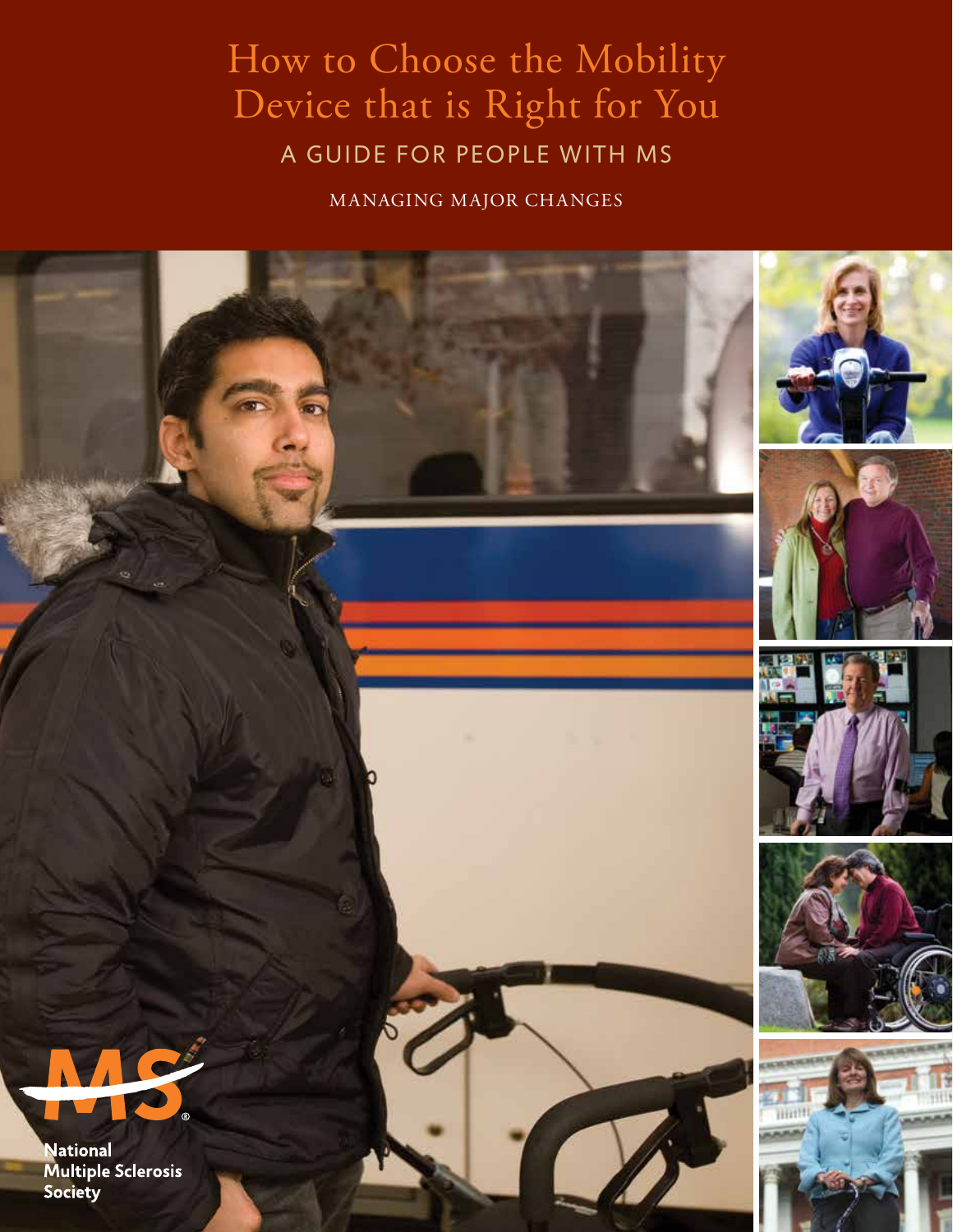Jason (cover photo), diagnosed in 2005. Kim (top), diagnosed in 1986. John (second from top), diagnosed in 2001. Ray (middle), diagnosed in 2003. Michael (second from bottom), diagnosed in 2004. Ginny (bottom), diagnosed in 1990.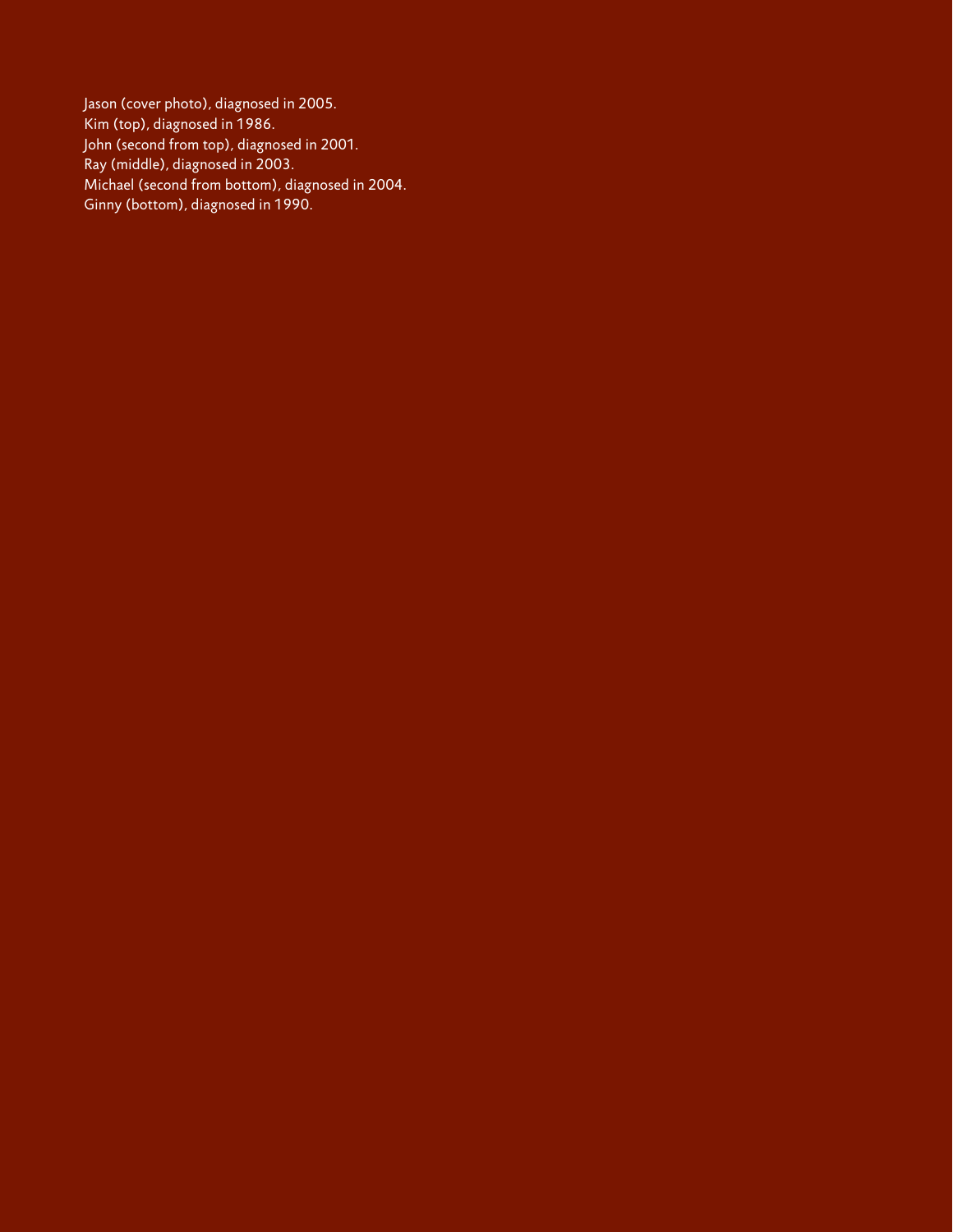# How to Choose the Mobility Device that is Right for You A guide for people with ms

#### managing major changes

## Consumer Guideline Panel Members

#### **Ana Souza, MS**

Human Engineering Research Laboratories, Department of Veterans Affairs, Pittsburgh PA Rehabilitation Science and Technology Department, University of Pittsburgh, Pittsburgh PA

#### **Annmarie Kelleher, OTR/L, MS**

Human Engineering Research Laboratories, Department of Veterans Affairs, Pittsburgh PA Rehabilitation Science and Technology Department, University of Pittsburgh, Pittsburgh PA

#### **Rosemarie Cooper, MPT**

Human Engineering Research Laboratories, Department of Veterans Affairs, Pittsburgh PA Rehabilitation Science and Technology Department, University of Pittsburgh, Pittsburgh PA

#### **Lisa I Iezzoni, MD, MSc**

Harvard Medical School, Boston, MA Institute for Health Policy, Massachusetts General Hospital, Boston, MA

#### **Rory A. Cooper, PhD**

Human Engineering Research Laboratories, Department of Veterans Affairs, Pittsburgh PA Rehabilitation Science and Technology Department, University of Pittsburgh, Pittsburgh PA

This publication is supported by contributions to the National MS Society from its members and friends.

Reviewed by members of the Client Education Committee of the National Multiple Sclerosis Society's Clinical Advisory Board.

© 2013 National MS Societ y. All rights reserved.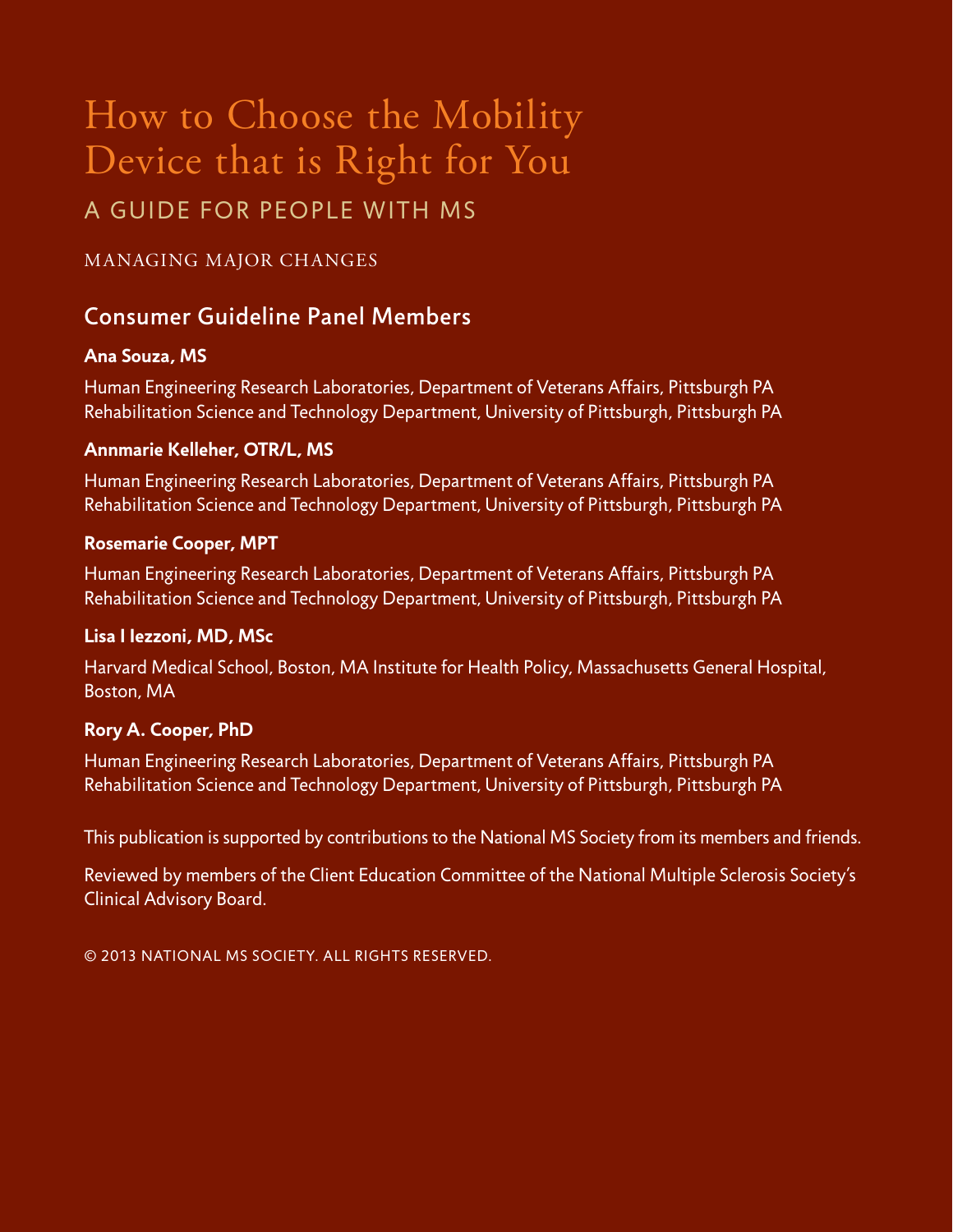# Contents

| What common MS symptoms can increase your risk for falls & |  |
|------------------------------------------------------------|--|
|                                                            |  |
|                                                            |  |
|                                                            |  |
|                                                            |  |
|                                                            |  |
|                                                            |  |
|                                                            |  |
|                                                            |  |
|                                                            |  |
|                                                            |  |
|                                                            |  |
|                                                            |  |
|                                                            |  |
|                                                            |  |
|                                                            |  |
|                                                            |  |
|                                                            |  |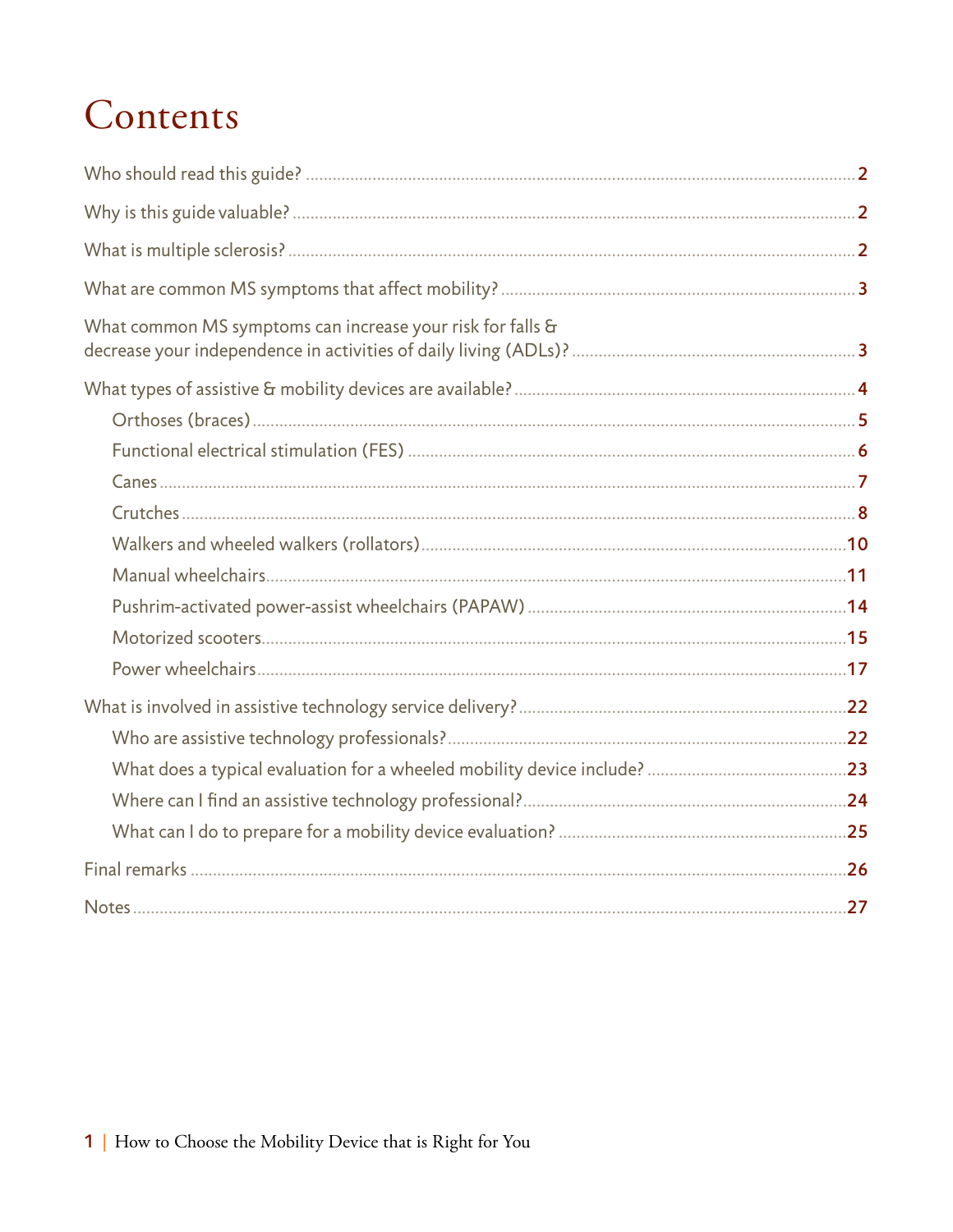# Who should read this guide?

- $\blacksquare$  People with multiple sclerosis (MS)
- $\blacksquare$  Family, friends, personal care attendants, and others who help you with your personal care
- $\blacksquare$  Medical and rehabilitation providers with whom you come in contact, including physicians, nurses, occupational therapists, physical therapists, rehabilitation engineers, and assistive technology suppliers
- Anyone who is interested in learning more about mobility options for people with MS

# Why is this guide valuable?

- $\blacksquare$  Eighty percent of people with MS experience problems with walking within 10–15 years of disease onset.
- $\blacksquare$  Common symptoms of MS, including weakness (decreased strength), poor balance, spasticity (increased muscle stiffness or tone), and fatigue (feeling of tiredness), can increase your risk for falls.
- $\blacksquare$  Many falls can be prevented with the use of the appropriate mobility device.
- Safety and independence can be enhanced with the use of the right mobility device.
- $\blacksquare$  Mobility devices can help to conserve energy and increase activity levels.

The purpose of this guide is to help you become familiar with the types of equipment (assistive and mobility devices) that are currently available to enhance your mobility, and the potential benefits and limitations of each one. The guide serves as a resource for you and your healthcare provider to assist you in choosing the right mobility device for you. We recommend that you take this guide with you to your appointment with your healthcare providers when looking for the mobility device that best meets your needs.

# What is multiple sclerosis?

Multiple sclerosis (or MS) is a chronic, often disabling disease that attacks the central nervous system (CNS), which is made up of the brain, spinal cord, and optic nerves. People with MS typically experience one of four disease courses — relapsing-remitting, primary-progressive, secondary-progressive, or progressive relapsing — each of which might be mild, moderate, or severe. Depending on the disease course a person has, symptoms can come and go, come and stay, or progress more steadily over time. The progress, severity, and specific symptoms of MS are unpredictable and vary from one person to another.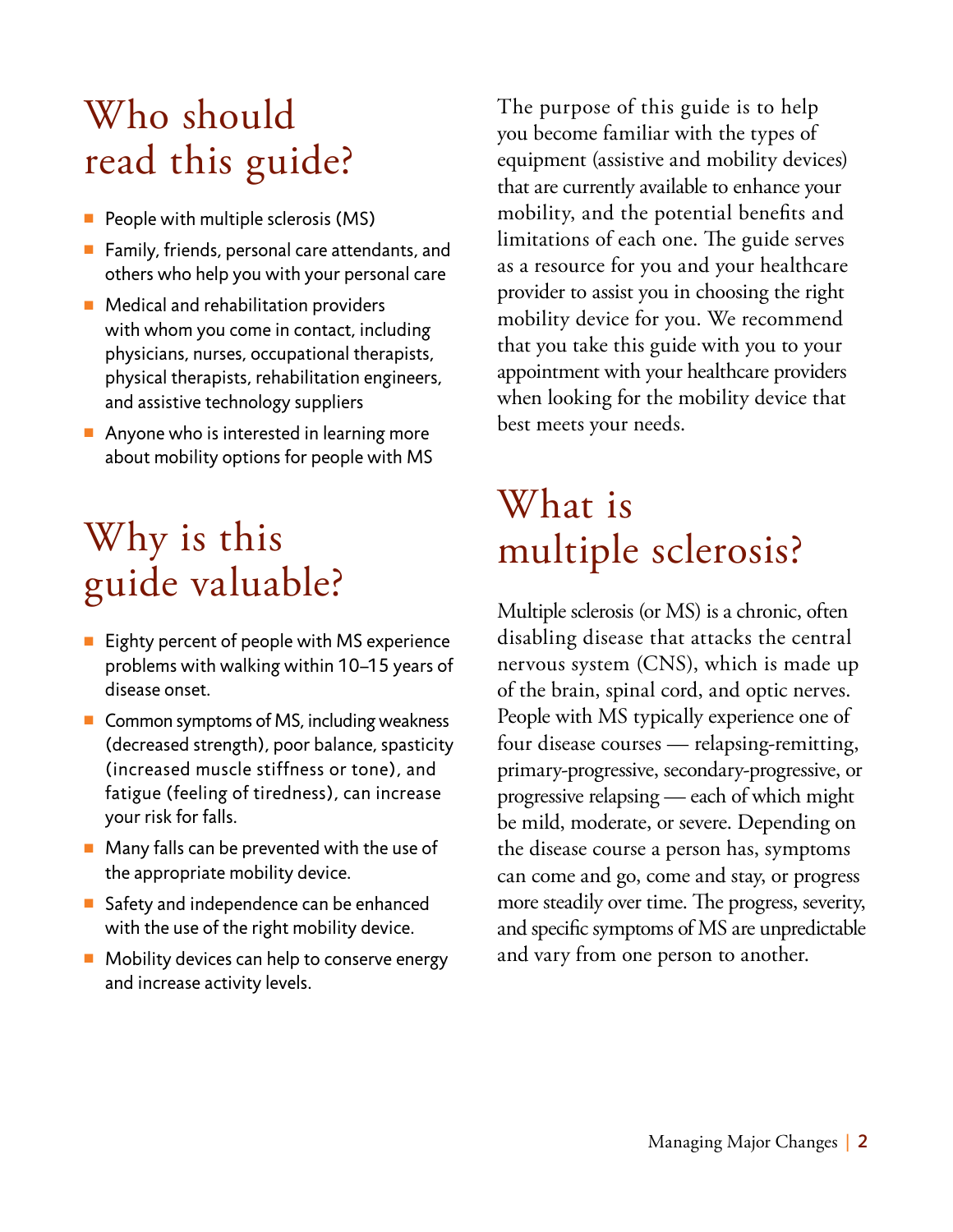The National MS Society can help you find a physician and other healthcare providers with MS expertise in your area, answer your questions, and direct you to resources in your community. Call 1-800-344-4867 or email **generalmailbox@nmss.org** to connect with an MS Navigator<sup>®</sup>.

# What are common MS symptoms that affect mobility?

Common symptoms of MS that can affect your ability to walk *safely, independently,*  and *efficiently* include:

- $\blacksquare$  Muscle weakness
- $\blacksquare$  Pain
- $\blacksquare$  Loss of balance
- **Poor coordination**
- **n** Numbness/tingling in your feet and legs
- Extreme fatigue or feelings of tiredness
- $\blacksquare$  Increased muscle tone or stiffness (spasticity)
- $\blacksquare$  Impaired vision
- **n** Cognitive difficulties

The course of MS is unpredictable and the severity of symptoms and the rate of progression vary from one person to another. For any given individual, symptoms can vary over the course of a day and from week to week or month to

month. The progressive nature of MS with exacerbations (also called attacks or relapses that cause a sudden onset of new symptoms or worsening of old symptoms) and remissions (in which symptoms return to their previous level or stabilize) — may make it difficult to adjust to changes in your mobility. However adjusting to these changes is essential for your safety and comfort.

What common MS symptoms can increase your risk for falls & decrease your independence in activities of daily living (ADLs)?

All of the symptoms listed above can increase your risk of falls. Fatigue is one of the most common and disabling symptoms of MS. MS fatigue — also referred to as lassitude — is a feeling of extreme tiredness or exhaustion that can affect your physical and mental functioning. Approximately 80% of people with MS report having fatigue on a regular basis — and this fatigue can directly affect your ability to walk and increase your risk of falls.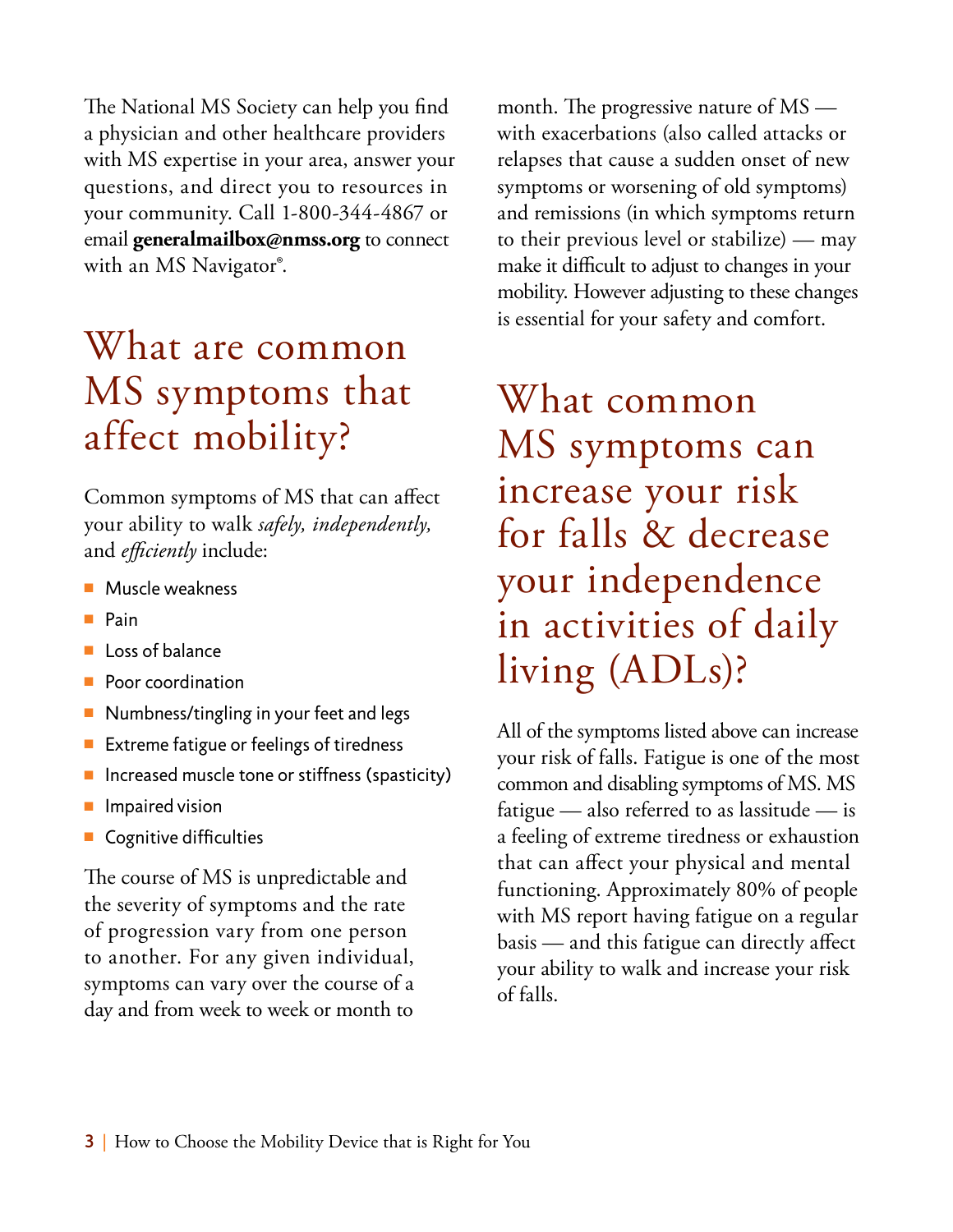Falls can cause secondary problems such as bone fractures, hospitalization, and possibly increase your dependency on others. Having a fear of falling can limit your willingness to go out in the community independently, which can increase your frustration level and feelings of isolation, and put you at greater risk for depression.

## Important:

If you are stumbling or falling, or have a fear of falling, you should contact your physician and request a mobility evaluation with a physical or occupational therapist. A careful evaluation will help determine whether the use of an assistive or mobility device might solve or decrease your risk of falling.

# What types of assistive & mobility devices are available?

When rehabilitation with a physical or occupational therapist does not improve walking to a sufficient degree, mobility can often be enhanced with the use of a mobility device. Finding a mobility device that is suitable and appropriate to your particular needs is very important. Without the proper devices, your mobility problems are likely to interfere with your participation in home, work, family, social and leisure activities.

A large number of assistive and mobility devices are currently available on the market. Your healthcare providers can prescribe the device(s) that best meet your needs. We will discuss the available options in order, starting from the basic, low-tech mobility devices, and leading up to the more advanced, hightech devices. This order does not necessarily reflect the order in which you might use these devices; a person with steadier disease progression may follow a similar order, while someone else might use different devices depending upon his or her activities at home, at work, or in the community.

- Orthoses (braces)
- Functional electrical stimulation (FES)
- $\blacksquare$  Canes
- **Crutches**
- Walkers and wheeled walkers (rollators)
- Manual chairs
- Pushrim-activated power-assist wheelchairs
- Motorized scooters
- Power wheelchairs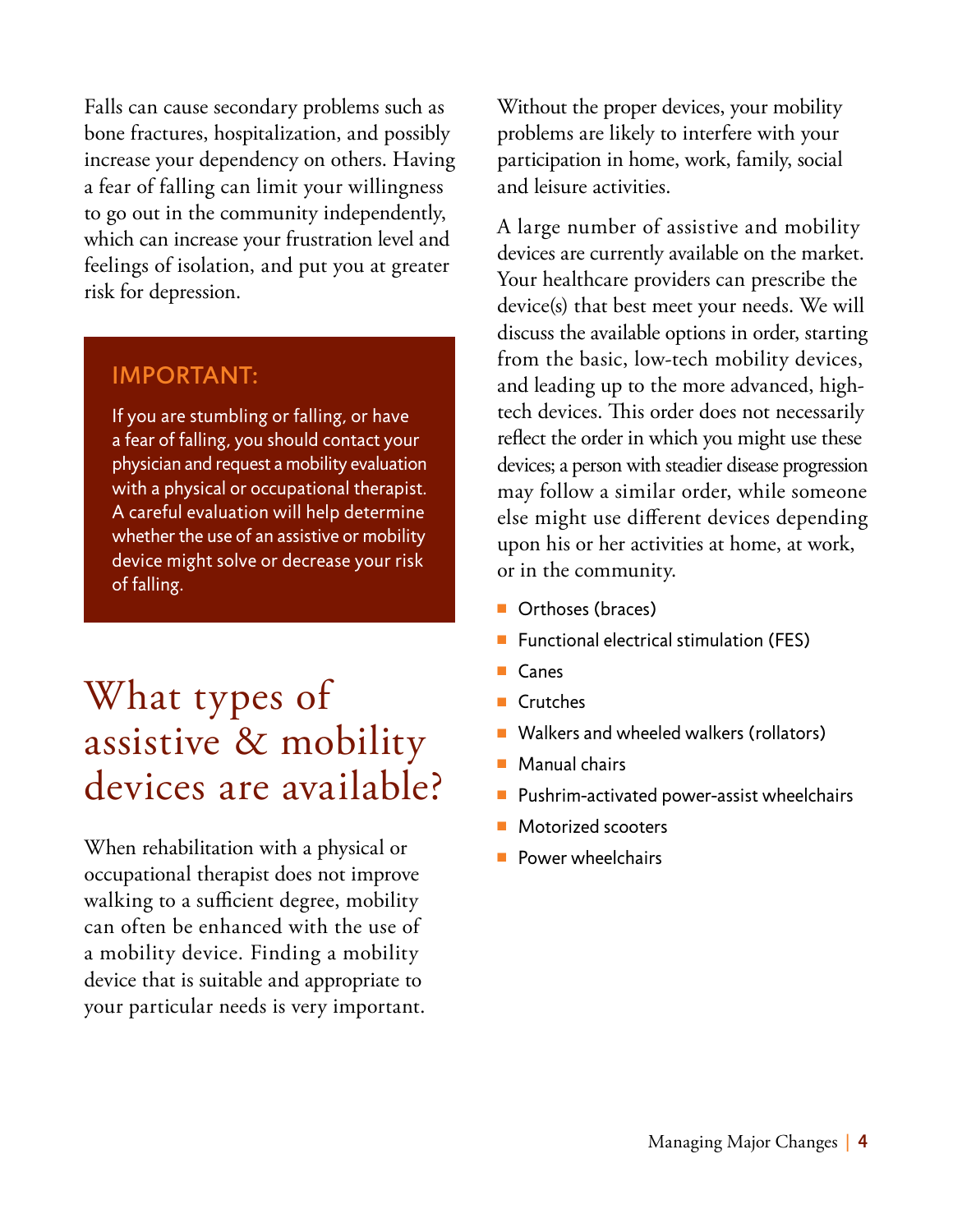## Orthoses (braces)

Orthoses — or braces — are available in many types and styles. An *ankle foot orthosis* (AFO) is the brace most commonly used to support the ankle and foot and prevent *foot drop*. Foot drop is a condition caused by weakness or paralysis of the muscles involved in lifting the front part of the foot during walking. An AFO helps to prevent tripping and falling by preventing the toe from dropping and catching on the floor, carpet, curb, or other obstacle — thereby providing for adequate foot clearance when walking. Some AFOs are solid *(see Fig. 1A and 1B)* and some have ankle hinges to provide a different kind of support. AFOs are available in different materials (metal, plastic, or carbon fiber) and can be custom made for a more personalized fit.

It is very important that you receive a proper evaluation for any AFO — by a physiatrist, physical therapist and/or an orthotist who is knowledgeable about MS.

Figure 1A: Post leaf spring AFO



#### Figure 1B: Carbon AFO



#### What are the benefits of using an AFO?

- $\blacksquare$  AFOs are designed to support your ankle and foot when walking.
- $\blacksquare$  AFOs help to maintain your ankles in a correct position.
- $\blacksquare$  AFOs are worn inside of your shoe and, depending on the material from which they're construction, can be made to remain hidden from view.

#### What are the limitations of using an AFO?

- $\blacksquare$  AFOs do not provide adequate support if you have weakness in your legs or poor balance when standing. In those situations, other types of braces may be needed.
- $\blacksquare$  AFOs are often used in combination with another mobility device.
- $\blacksquare$  AFOs cannot be made to fit all deformities of the ankle.
- $\blacksquare$  AFOs will not fit into every pair of shoes you might want to wear.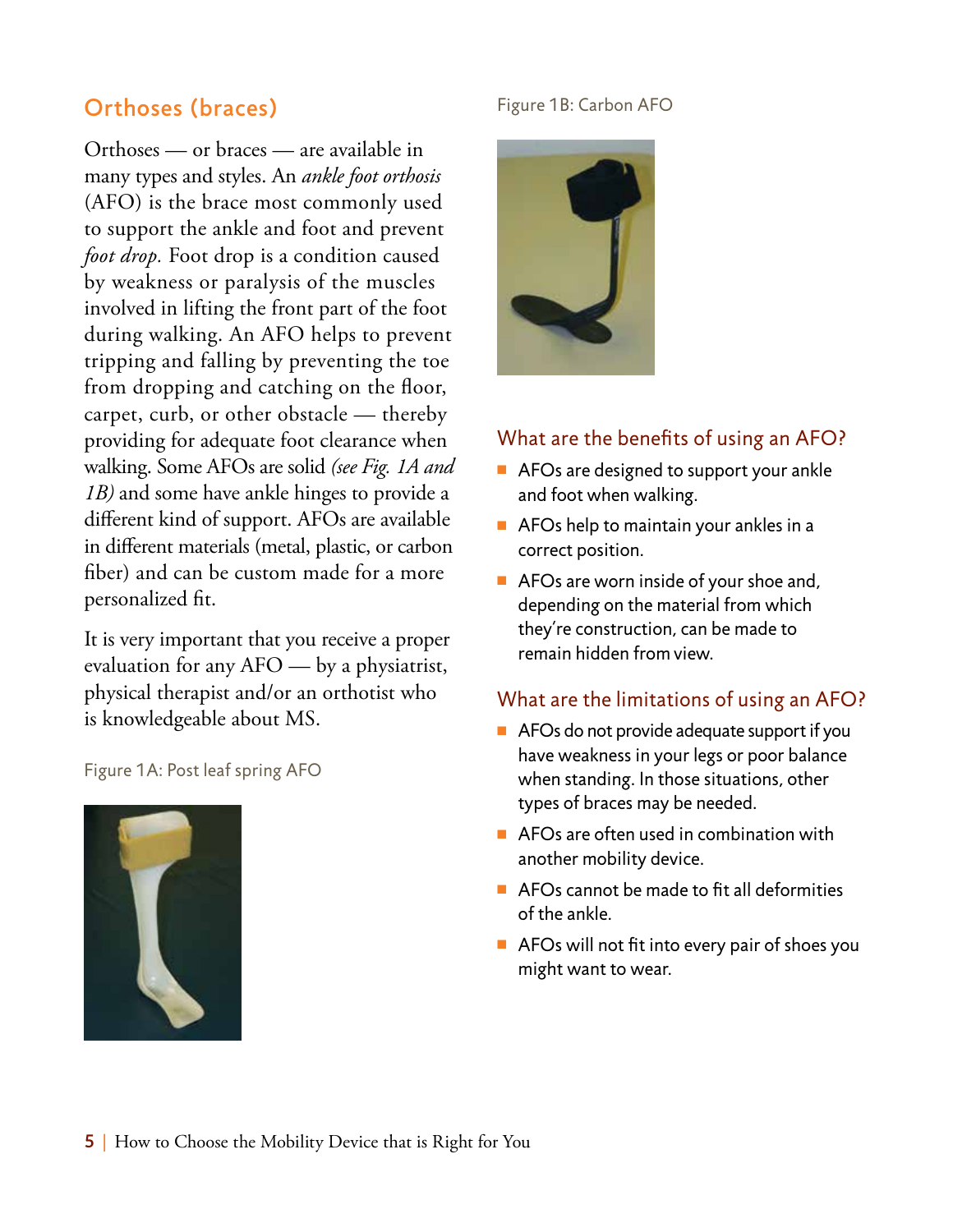### How do I know whether an AFO is the right device for me?

- $\blacksquare$  An AFO may be indicated if you experience "foot drop" or a weak ankle that causes you to drag your foot and trip or fall when walking.
- $\blacksquare$  An AFO can also be used to position and support your foot on the foot rest of a wheelchair.
- $\blacksquare$  Either an articulated or rigid AFO may be recommended depending on the flexibility of your ankle.
- $\blacksquare$  If you continue to trip or fall when wearing an AFO, it may be time to be evaluated for a more supportive mobility device.

## Functional electrical stimulation (FES)

Functional electrical stimulation (FES) is a technique that uses mild electrical currents to stimulate the nerves that activate muscles weakened or paralyzed by injury or disease. In MS, FES can be used to help people who have difficulty lifting their foot independently when they walk (referred to as "foot drop"). A small, self-contained device — attached to the leg below the knee — sends low-level electrical impulses to the peroneal (sometimes called fibular) nerve, which signals leg muscles to lift the foot. The FES device that is used to help with foot drop is battery-operated, lightweight, and wireless *(Figure 2).* 

#### Figure 2: FES device



## What are the benefits of using an FES device?

- $\blacksquare$  FES may help to activate muscles of the leg and foot while you walk.
- $\blacksquare$  FES may help you to move your foot and leg more smoothly and safely when you walk.
- $\blacksquare$  FES may help you to walk for longer distances before getting tired.
- $\blacksquare$  FES is generally easy to wear.

## What are the limitations to using an FES device?

- $\blacksquare$  For the FES device to work correctly, the nerves and muscles located below your knee must be in good enough condition to receive and respond to the electrical signal sent by the device.
- $\blacksquare$  Because of the variability and progression of symptoms in MS, a variety of complications may limit or prevent the correct use of an FES device.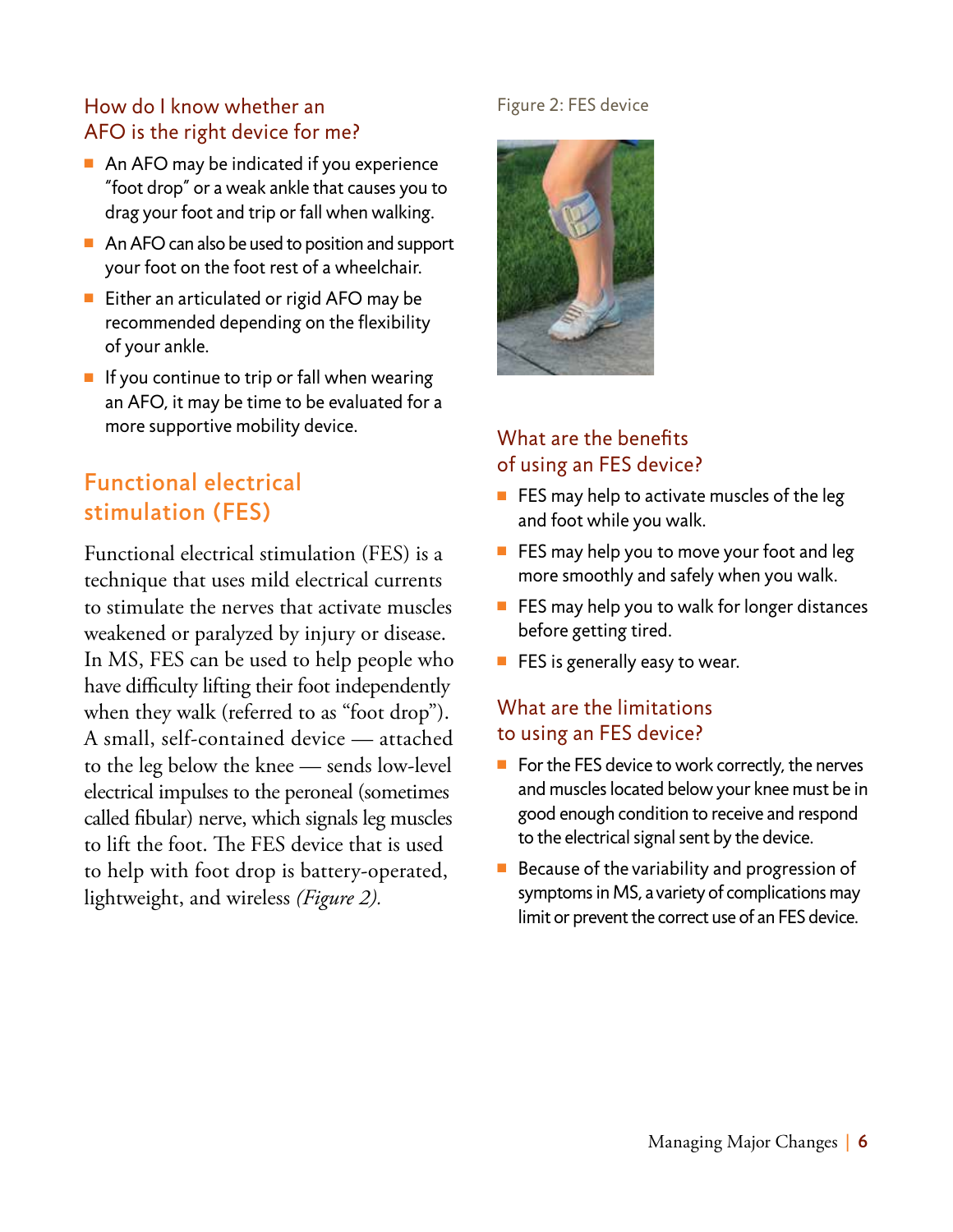### How do I know whether an FES device is right for me?

- $\blacksquare$  FES may be useful if you have a "foot drop" or a weak ankle that causes you to drag your foot and trip or fall when walking.
- $\blacksquare$  FES is not effective if your ankle is not flexible.
- $\blacksquare$  If you continue to trip or fall when using an FES device, it may be time to be evaluated for a more supportive mobility device.
- $\blacksquare$  Before purchasing an FES device, it is important to be evaluated by a physical therapist or orthotist to determine if you are a suitable candidate.

## Canes

Canes are readily available in different lengths, styles, colors, and materials — and come with different adjustability options and handle options. Many can be purchased off the shelf at retail stores and drugstores. Canes come in two major types:

**n** Single-point canes: These canes, with a single point touching the floor, are the most common *(Figure 3A).*

Figure 3A: Single-point cane



**Multi-point or quad canes:** These canes have multiple support points touching the floor, which make them able to stand on their own and provide additional support for the user. The quad cane has four points touching the floor *(Figure 3B).*

Figure 3B: Quad cane



## SAFETY TIP:

A quad cane may slow your walking a bit. To walk safely with this type of cane, it is important for all points of the cane to come in contact with the ground.

#### What are the benefits of using a cane?

- $\blacksquare$  If you feel unsteady when you walk, a cane can help prevent you from losing your balance.
- $\blacksquare$  Canes are very portable because they tend to be very light weight. Some models can be folded when not in use.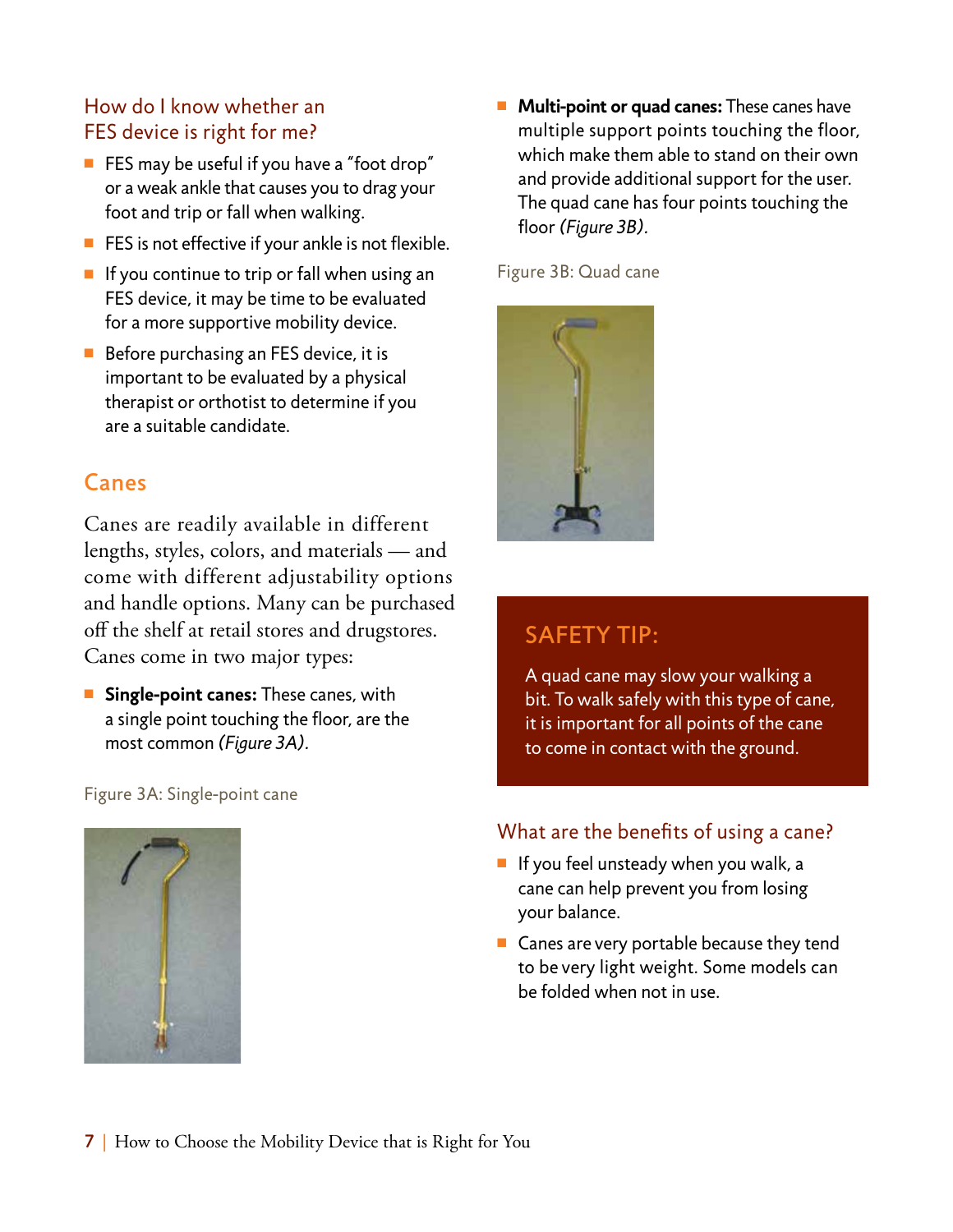### What are the limitations of using a cane?

- $\blacksquare$  Canes only provide support to one side of your body.
- $\blacksquare$  If used incorrectly, a cane can increase your risk of falling.
- $\blacksquare$  If the cane is not adjusted to the correct height, you may experience back, shoulder, elbow, and/or wrist pain. A physiatrist or physical therapist can recommend the appropriate style and size cane for you and train you in its proper use.

#### How do I know whether a cane is the right mobility device for me?

- $\blacksquare$  If you can walk by yourself but feel that you need extra support for balance, a cane might be the right device for you.
- $\blacksquare$  However, it may be time to be evaluated for a more supportive mobility device if, while walking with a cane, you:
	- **>** hesitate to participate, or stop participating in the activities that you want to do in a day
	- **>** are falling or have a fear of falling
	- **>** are unable to walk independently for short distances in a reasonable time period
	- **>** become very tired after walking short distances
	- **>** experience hand or wrist pain, or back or knee pain related to using the cane

## SAFETY TIP:

Make sure you hold the cane on the stronger side of your body. For example, if you have weakness or pain in your left side, hold the cane with your right hand to help compensate for the weakness on your opposite side.

## **Crutches**

Two types of crutches are available — each of which is named by the location of its use:

■ **Underarm:** Underarm crutches are often used on a temporary basis for lower extremity weakness or injuries *(Figure 4A).*

Figure 4A: Underarm crutch

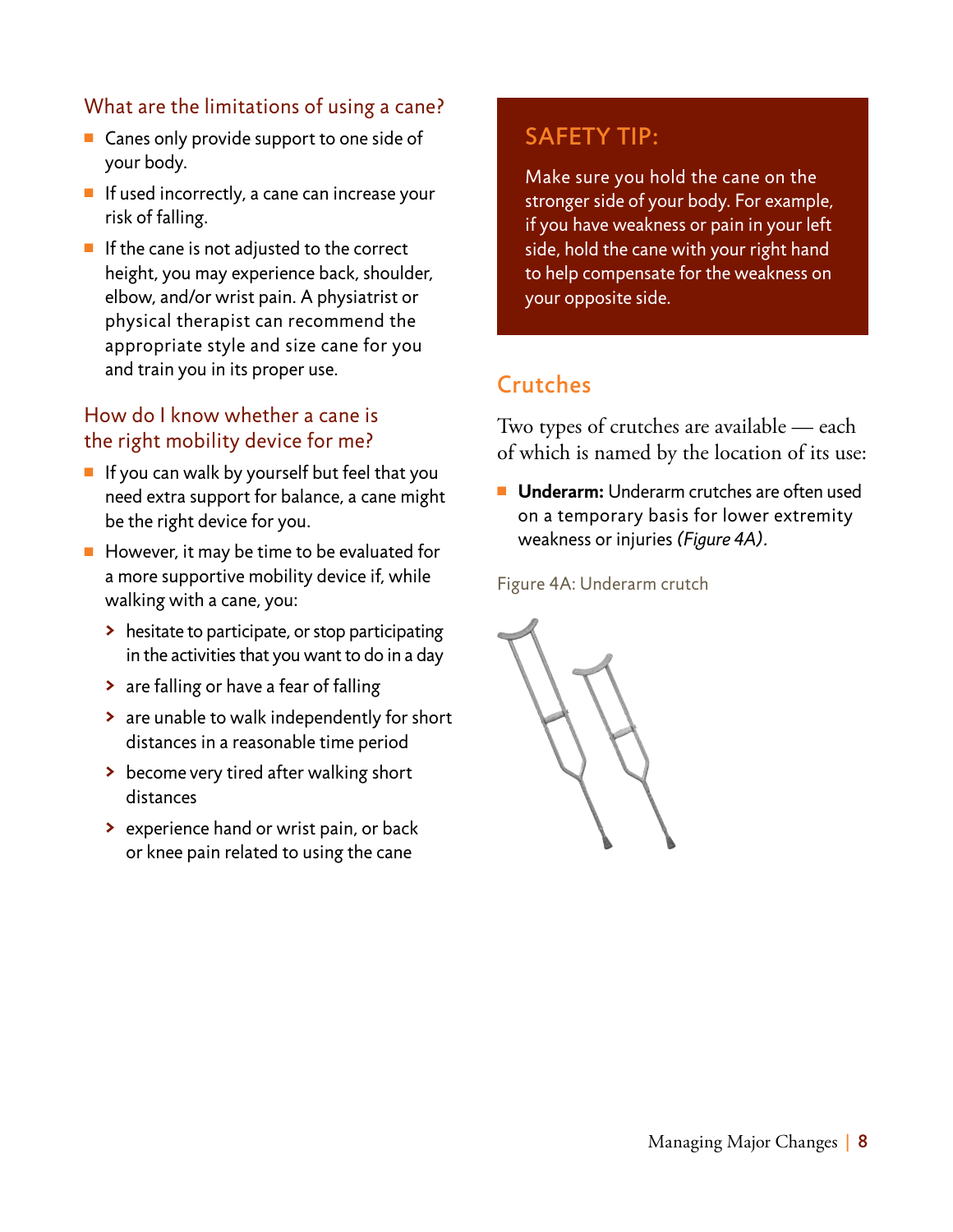■ **Forearm (Loftstrand):** Forearm crutches (one or two) are more often used for long-term use because they have arm cuffs that cradle the forearms, and handgrips for support. Forearm crutches are more comfortable than underarm crutches because they are used by slipping the arms into cuffs and holding the grip *(Figure 4B)* rather than by fitting into the armpit.

#### Figure 4B: Forearm (Loftstrand) crutch



### What are the benefits of using crutches?

- $\blacksquare$  Crutches can provide stability when you walk, especially when one is used on each side.
- $\blacksquare$  Crutches make your base of support wider when you walk, reducing your risk of falls.
- $\blacksquare$  Crutches help to off load your body weight from your legs as you walk.
- $\blacksquare$  Crutches are height-adjustable.

#### What are the limitations of using crutches?

- $\blacksquare$  If the crutches are not adjusted to the correct height, you may experience back, shoulder, elbow, and/or wrist pain. A physiatrist or physical therapist can recommend the appropriate style and size crutches for you and train you in their proper use.
- $\blacksquare$  Your posture may be affected with the use of crutches as you lean forward for support.
- $\blacksquare$  Because crutches need to be held in place and upright, their use requires good shoulder, arm, and hand function.

### How do I know whether crutches are the right mobility device for me?

- $\blacksquare$  Crutches might be indicated for you if:
	- **>** you can walk by yourself but feel that you need extra support for balance on one or both sides of your body
	- **>** you have good arm, shoulder, and hand function to control the crutches
- $\blacksquare$  It may be time to be evaluated for a more supportive mobility device if, while walking with crutches, you:
	- **>** hesitate to participate, or stop participating, in the activities you want to do in a day
	- **>** are falling or have a fear of falling
	- **>** are unable to walk short distances with crutches in a reasonable time period
	- **>** are experiencing back, shoulder, arm, or wrist pain
	- **>** become very tired after walking short distances with crutches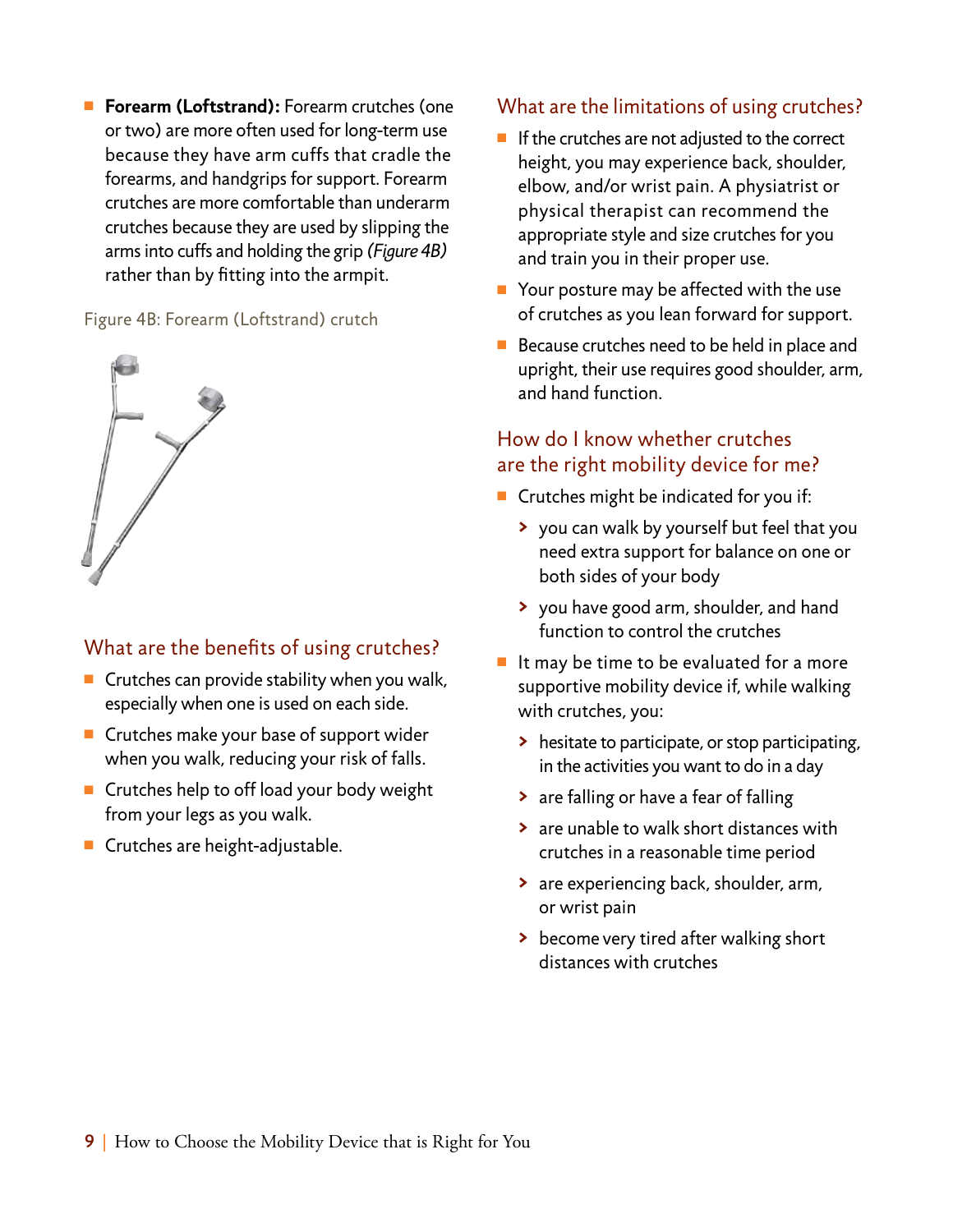## Walkers and wheeled walkers (rollators)

In comparison to canes and crutches, walkers have a wide base of support. Walkers come in two basic types, each with many different variations:

■ **Standard walker:** A standard walker has a basic aluminum frame that folds, is heightadjustable, and is available with or without wheels. To use a walker without wheels, you need to lift it and move it forward as you walk. A wheeled walker can be pushed forward without lifting *(Figure 5A).*

Figure 5A: Wheeled walker



**Rollator:** This type of wheeled walker is designed to be easier to maneuver than the standard walker, and usually has several additional features that may include larger caster wheels, a seat bench, basket, and handbrakes *(Figure 5B).*

#### Figure 5B: Rollator



### What are the benefits of using a walker or rollator?

- $\blacksquare$  Walkers and rollators can provide stability when you walk.
- $\blacksquare$  Walkers and rollators provide a wider base of support when you walk, reducing your risk for falls.
- $\blacksquare$  Walkers and rollators can be folded and are portable.
- Walkers and rollators are height-adjustable.

## What are the limitations to using a walker or rollator?

- $\blacksquare$  If the walker or rollator is not adjusted to the correct height, you may experience back, shoulder, elbow and/or wrist pain. A physiatrist or physical therapist can recommend the appropriate equipment for you and train you in its proper use.
- $\blacksquare$  Your posture may be affected with the use of a walker or rollator as you lean forward for support.
- $\blacksquare$  Walkers and rollators require the use of both arms to be used effectively.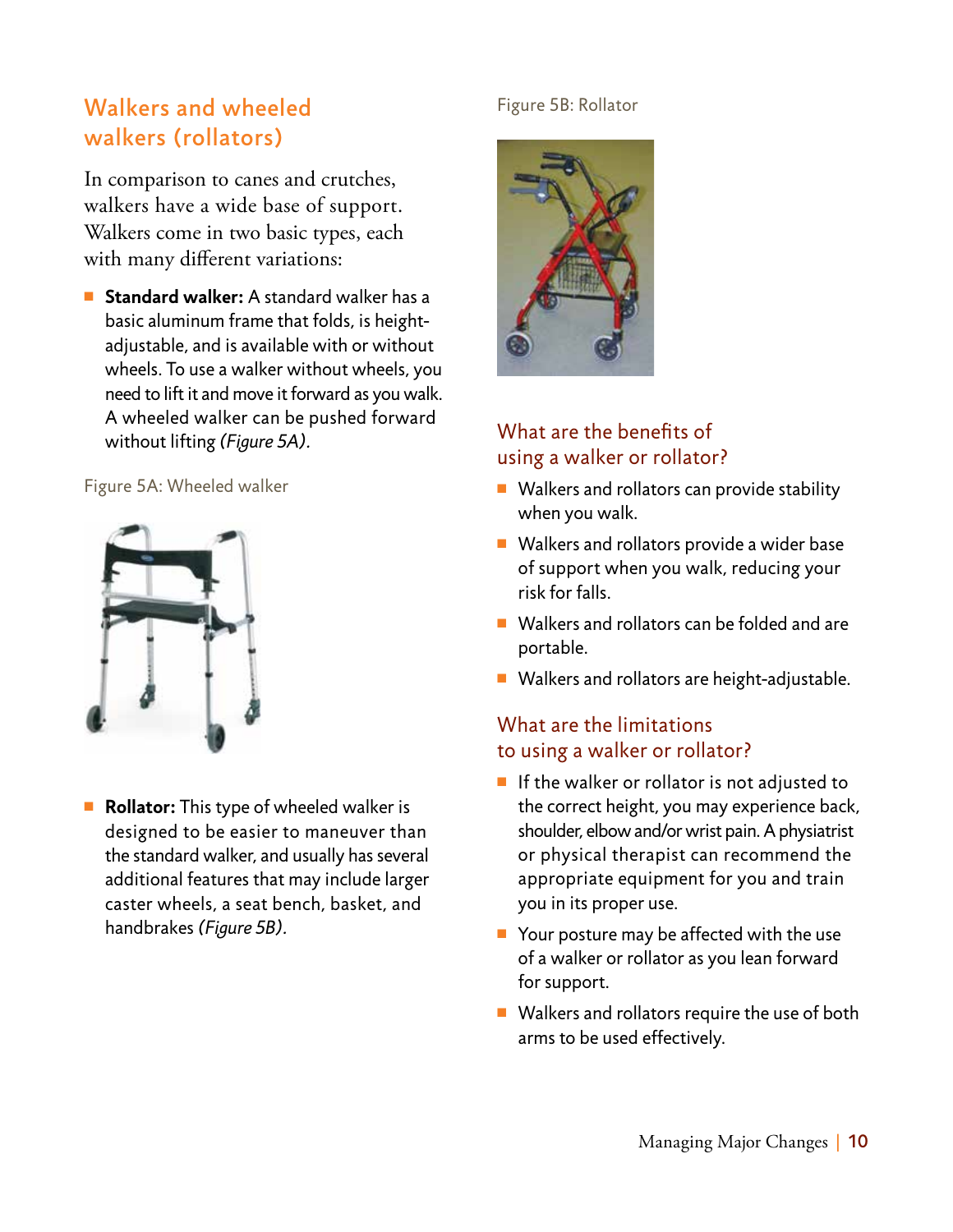### How do I know whether a walker or rollator is the right mobility device for me?

- $\blacksquare$  A walker or rollator might be indicated for you if:
	- **>** you can walk by yourself but feel that you need extra support for balance on both sides of your body
	- **>** you find that you are continuously holding onto the walls and furniture within your home for support
	- **>** you have good arm and hand function to move the walker or rollator forward while walking
- $\blacksquare$  If you occasionally get tired and require frequent rest periods when out in the community, a rollator with a built-in seat may be a good option for you.
- $\blacksquare$  It may be time to be evaluated for a more appropriate mobility device if, while using a walker or rollator, you:
	- **>** hesitate to participate, or stop participating in the activities that you want to do in a day
	- **>** are falling or have a fear of falling
	- **>** are unable to independently walk with a walker or rollator for short distances in a reasonable time period
	- **>** are experiencing back, shoulder, arm, and/or wrist pain
	- **>** become very tired after walking short distances with a walker or rollator

## SAFETY TIP:

To avoid falls or injury, put the brakes on before you sit down or stand up from the seat of your rollator. Do not push or pull someone seated in a rollator.

## Manual wheelchairs

Manual wheelchairs are designed to provide mobility from a seated position. Manual wheelchairs can be self-propelled by rotating the hand rims with your arms *(Figure 6A).* "Attendant-propelled" or "transport" wheelchairs — which are designed for an attendant or caregiver to push — are also available.

Figure 6A: Manual Wheelchairs



Manual wheelchairs come in different styles, including the traditional folding frame chair and a rigid non-folding chair.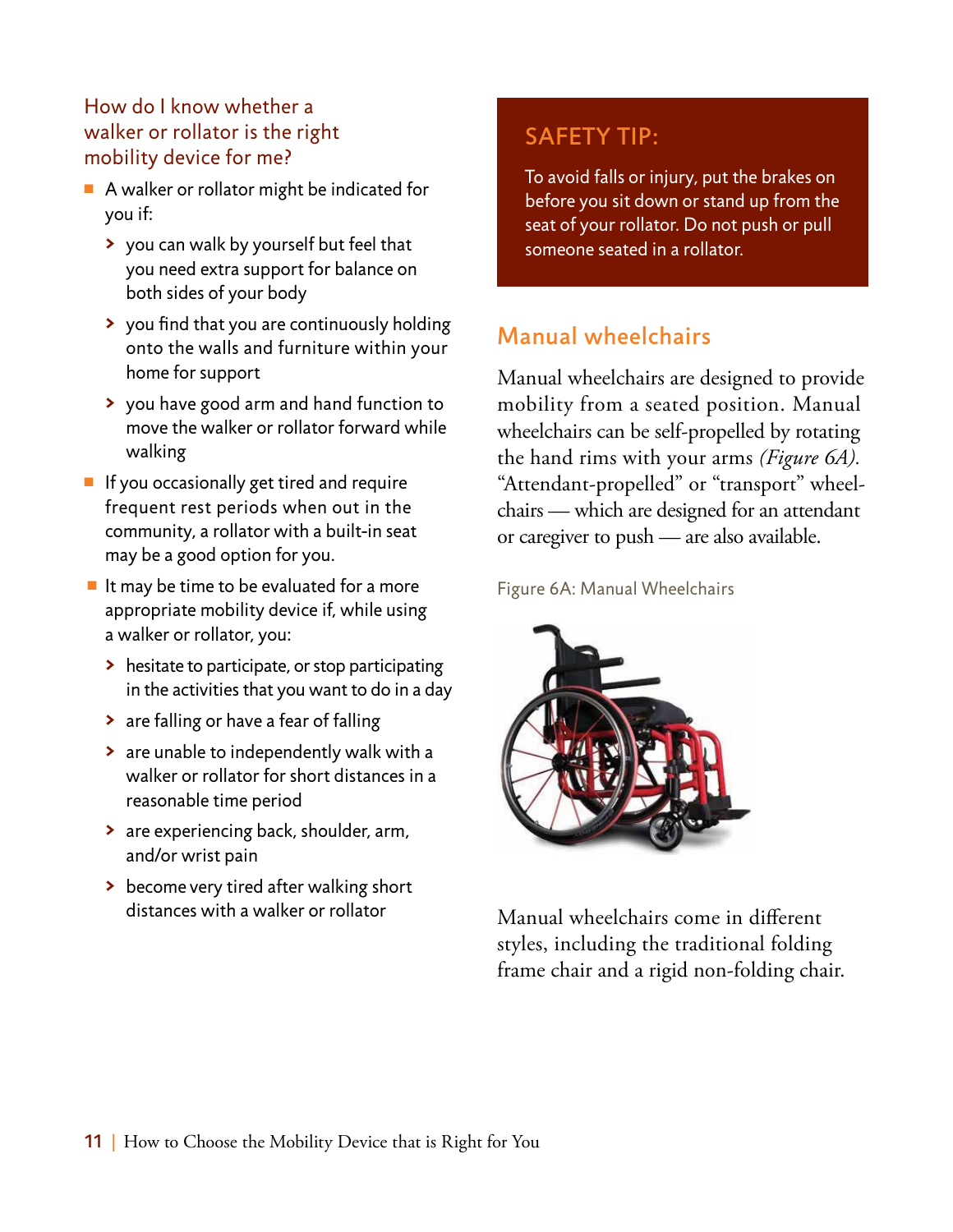To reduce the energy required, current research suggests that a person who is able to self-propel a manual wheelchair should use the lightest possible wheelchair *(Figure 6B)* with adjustable wheels and seating components.

Figure 6B: Manual Wheelchair — Lightweight



### What are the benefits of using a manual wheelchair?

- $\blacksquare$  A manual wheelchair:
	- **>** enhances mobility and enables you to move around in a safe and efficient manner
	- **>** can help decrease your risk of falls
	- **>** offers some level of physical activity (not exercise) as you use your arms to propel the chair
	- **>** can usually be stowed in a vehicle for transport
	- **>** requires less maintenance than powered mobility options

### What are the limitations to using a manual wheelchair?

- You may feel tired from self-propelling a manual wheelchair.
- $\blacksquare$  You may not have the endurance to propel the manual wheelchair across surfaces encountered on a daily basis — such as ramps, carpet, grass, and gravel.
- $\blacksquare$  If your manual wheelchair has not been set up to fit you properly, you may have difficulty propelling the wheels — which would put you at increased risk for shoulder, elbow, and wrist injuries, and associated pain. A physiatrist or a physical or occupational therapist can work with you to ensure that you are using the appropriate chair for your needs.
- $\blacksquare$  If your home environment is inaccessible with steps, narrow halls or doorways, or significant inclines, you might be unable to move around independently with your manual wheelchair.

## How do I know whether a manual wheelchair is the right mobility device for me?

- $\blacksquare$  A manual wheelchair is indicated when:
	- **>** you are no longer able to walk functional distances independently in a safe and efficient manner — meaning that you cannot go from point A to point B without getting too tired and/or experiencing increased fear of falling
	- **>** you can use a manual wheelchair within your home and work environment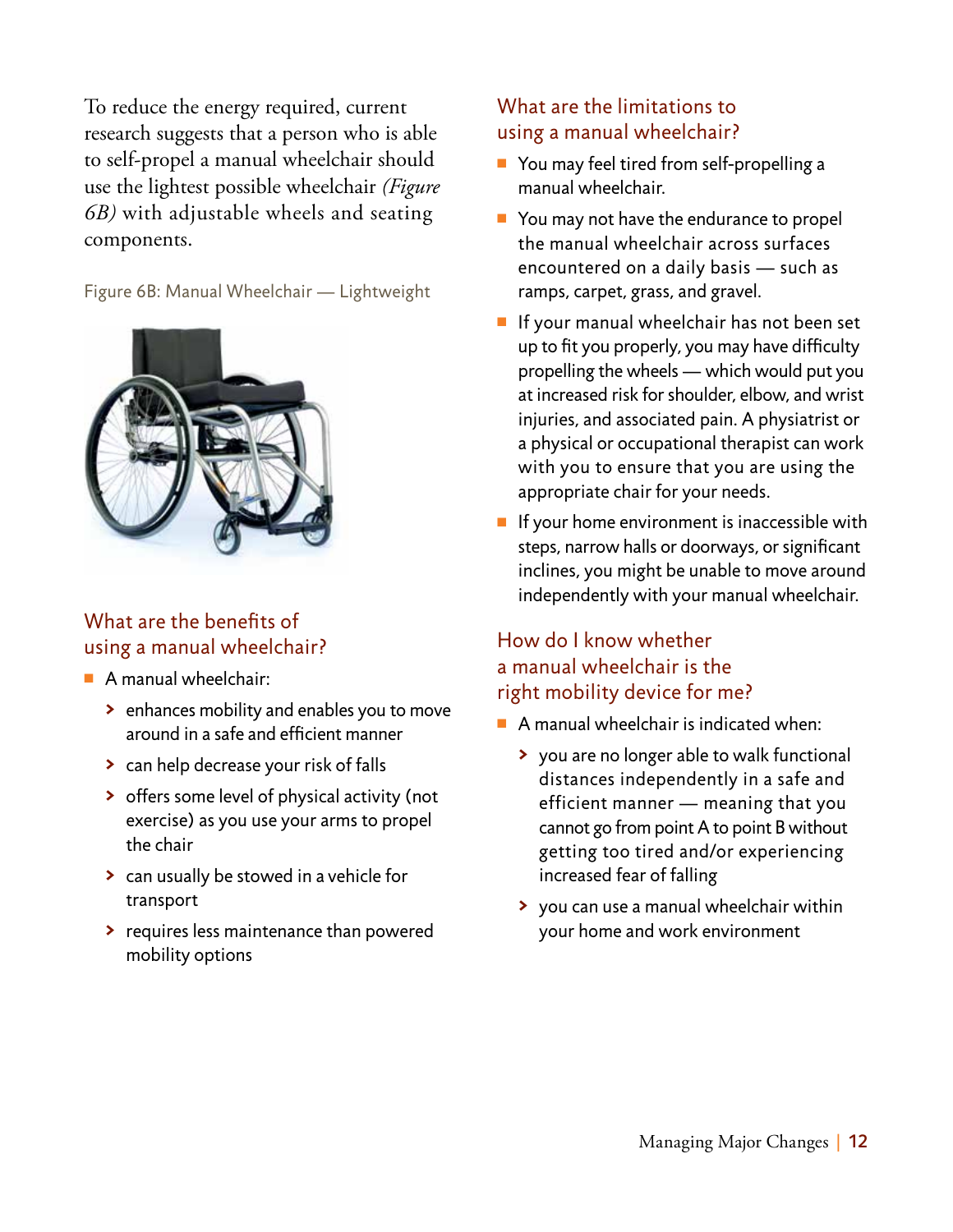- $\blacksquare$  It may be time to be evaluated for a more supportive mobility device if, when using a manual wheelchair, you:
	- **>** hesitate to participate, or stop participating in the activities that you want to do in a day
	- **>** are unable to independently self-propel your wheelchair for short distances
	- **>** become very tired after propelling your wheelchair for short distances
	- **>** experience shoulder, hand, or wrist pain
	- **>** are unable to transfer in and out of the wheelchair as needed throughout the day
	- **>** are unable to change positions while sitting in your wheelchair

## What is the correct way to propel a manual wheelchair?

Before you start using a manual wheelchair, ask your therapist to teach you how to correctly propel yourself in the wheelchair. Propelling a wheelchair incorrectly may lead to injury and/or pain in your shoulders, arms, and wrist.

While propelling your wheelchair, try to use long, smooth strokes. Longer strokes mean less repetition when you self-propel, resulting in less stress to your shoulders, arms, and wrist.

## Important:

The Paralyzed Veterans of America (PVA) website has publications and guidelines **(http://www.pva.org/site/c.ajIRK9NJ LcJ2E/b.7516865/k.4100/Publications\_ Available\_in\_Print.htm)** that you may find helpful. "Upper Limb Function: What You Should Know" (2900-184) describes how to preserve your arms while propelling a manual wheelchair.

## SAFETY TIP:

To avoid falls, put the brakes on before getting in or out of your chair.

"Popping a wheelie" is a maneuver in which the front tires of the wheelchair are raised from the ground for a period of time. This maneuver is used to:

- go up and down curbs
- rest when leaning against a wall
- $\blacksquare$  turn in a very tight space
- $\blacksquare$  travel down a steep ramp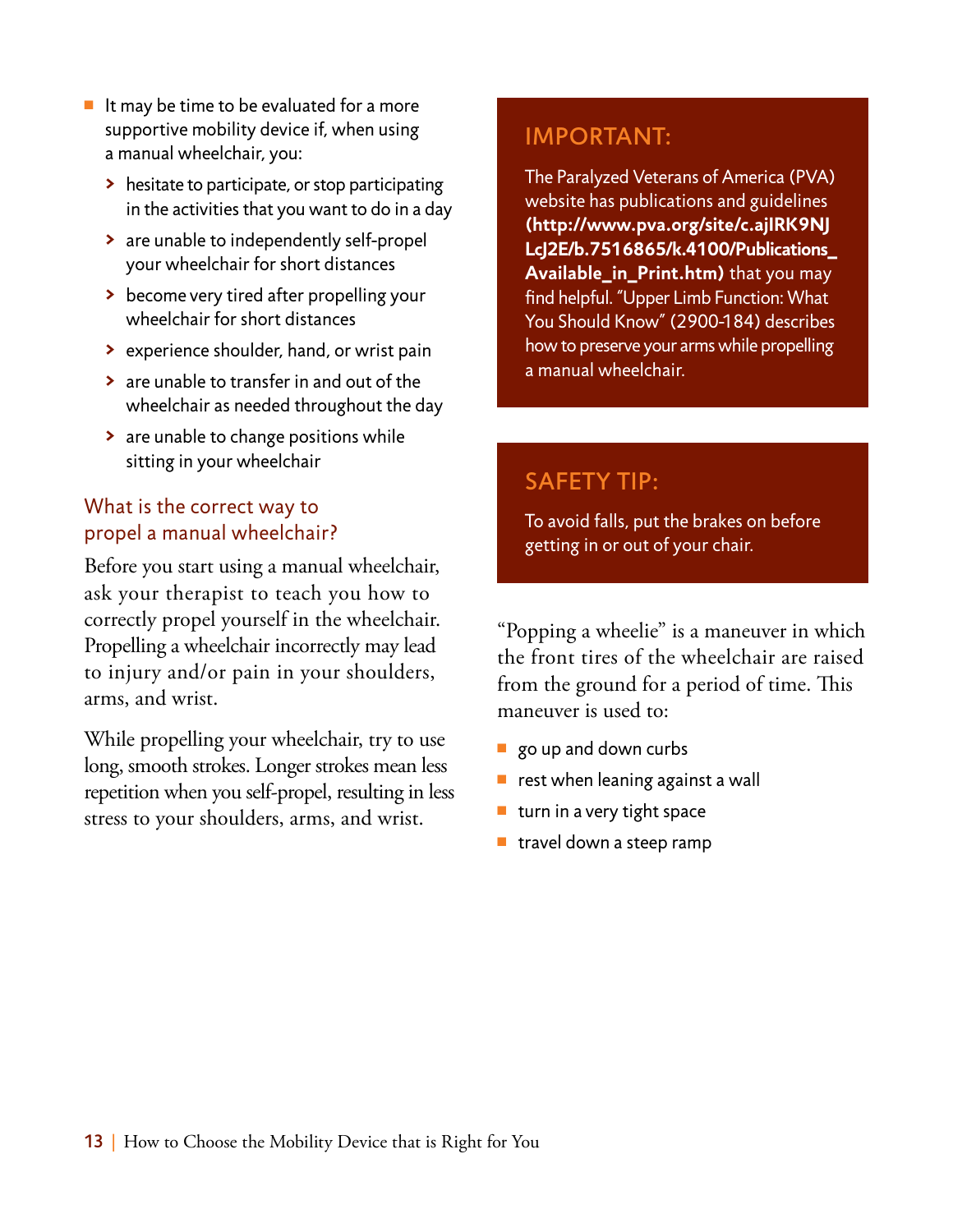## SAFETY TIPS:

- "Popping a wheelie" is a maneuver that should be used with caution, and only after proper training.
- The purpose of front or rear anti-tippers is to prevent your wheelchair from tipping backwards. It is recommended that you use rear anti-tippers if you are unable to "pop a wheelie" independently or feel unstable in your wheelchair.
- $\blacksquare$  If you have been given a manual wheelchair from a friend of family member, consult a therapist before you use it to make sure it fits you properly and meets your needs.

## Pushrim-activated power-assist wheelchair (PAPAW)

PAPAWs were developed to help people who have difficulty propelling a manual wheelchair over surfaces encountered on a daily basis, such as ramps, carpets, grass, curb cuts, and gravel. PAPAWs are units for manual wheelchairs that include specialized wheels with battery-operated motors mounted on the frame. They have sensors on the wheels' pushrims that amplify the user's strength when propelling the chair — thereby allowing a person to use less energy to propel the wheelchair and making it easier to travel over different surfaces.

#### What are the benefits of using a PAPAW?

- $\blacksquare$  When activated, PAPAWs may increase your activity level and independence in your daily activities.
- $\blacksquare$  The battery-operated motors attached to the wheelchair make it easier to self-propel over difficult terrain, including carpets, gravel, grass, curb cuts and ramps.
- $\blacksquare$  Use of a PAPAW can help you to conserve energy and propel the wheelchair faster and for longer distances with less physical effort.
- $\blacksquare$  A PAPAW can reduce the risk of injury to your arms because it requires less force to propel and reduces the number of pushes needed to go the same distance in a manual wheelchair.

## What are the limitations to using a PAPAW?

- **PAPAW** wheels are heavy and may add 37–53 pounds to the weight of the wheelchair. This added weight makes it more difficult to independently lift and stow the wheelchair in a vehicle.
- $\blacksquare$  Due to the weight that the PAPAW adds to the manual wheelchair, propulsion is actually more difficult when the system is turned off or if the battery is not charged.
- $\blacksquare$  The PAPAW system increases the width of a manual wheelchair by 1.5 inches. Depending on your home environment, it might be difficult to maneuver the PAPAW through hallways and doorways.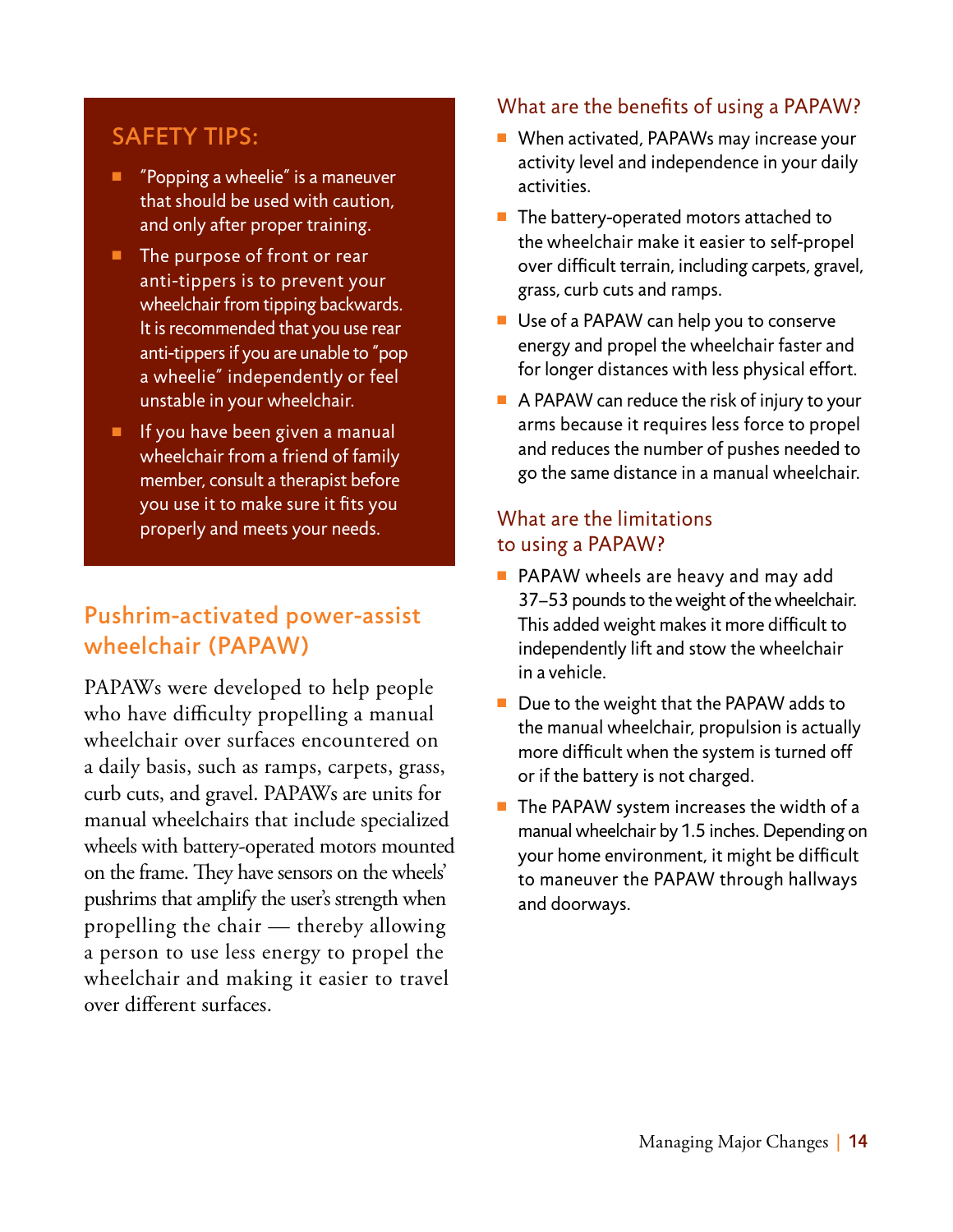### How do I know whether a PAPAW is the right mobility device for me?

- $\blacksquare$  A PAPAW is indicated for you if:
	- **>** you are becoming increasingly tired while propelling your manual wheelchair and do not have the energy to participate in activities that are important to you
	- **>** you find it difficult to propel a regular manual wheelchair up ramps or across other surfaces because of weakness or pain in your shoulders or arms
- $\blacksquare$  It may be time to be evaluated for a more supportive mobility device if, while using a PAPAW, you:
	- **>** hesitate to participate, or stop participating in the activities that you want to do in a day
	- **>** are unable to independently propel your PAPAW over short distances in a reasonable time period
	- **>** become very tired after propelling your PAPAW over carpets, gravel, grass, curb cuts, and ramps
	- **>** experience back, shoulder, hand, or wrist pain
	- **>** are unable to transfer in and out of the wheelchair as needed throughout the day
	- **>** are unable to change positions while sitting in your wheelchair

## safety tips:

- $\blacksquare$  Until you are very familiar and comfortable with how the PAPAW works, it is recommended that you use your rear anti-tippers to prevent your chair from tipping over backwards while using it.
- <sup>n</sup> Always check your batteries before you leave the house to make sure you have enough battery reserve to do your activities throughout the day.

## Motorized scooters

Scooters — also known as power-operated vehicles — are controlled through a mechanical tiller system. They are available with three or four wheels and most can be disassembled for transport. Scooters can be found in different sizes and with different weight capacities.

The seat swivels sideways to help you sit down and stand up. A scooter is turned on and off with a small key. Scooters have a forward and backward switch (tiller) that requires you to have good control and coordination of your hands and fingers. A rehabilitation professional can work with you to assess your physical needs and home environment to ensure that a motorized scooter will meet your mobility needs within your current environment at home and work *(Figure 7).*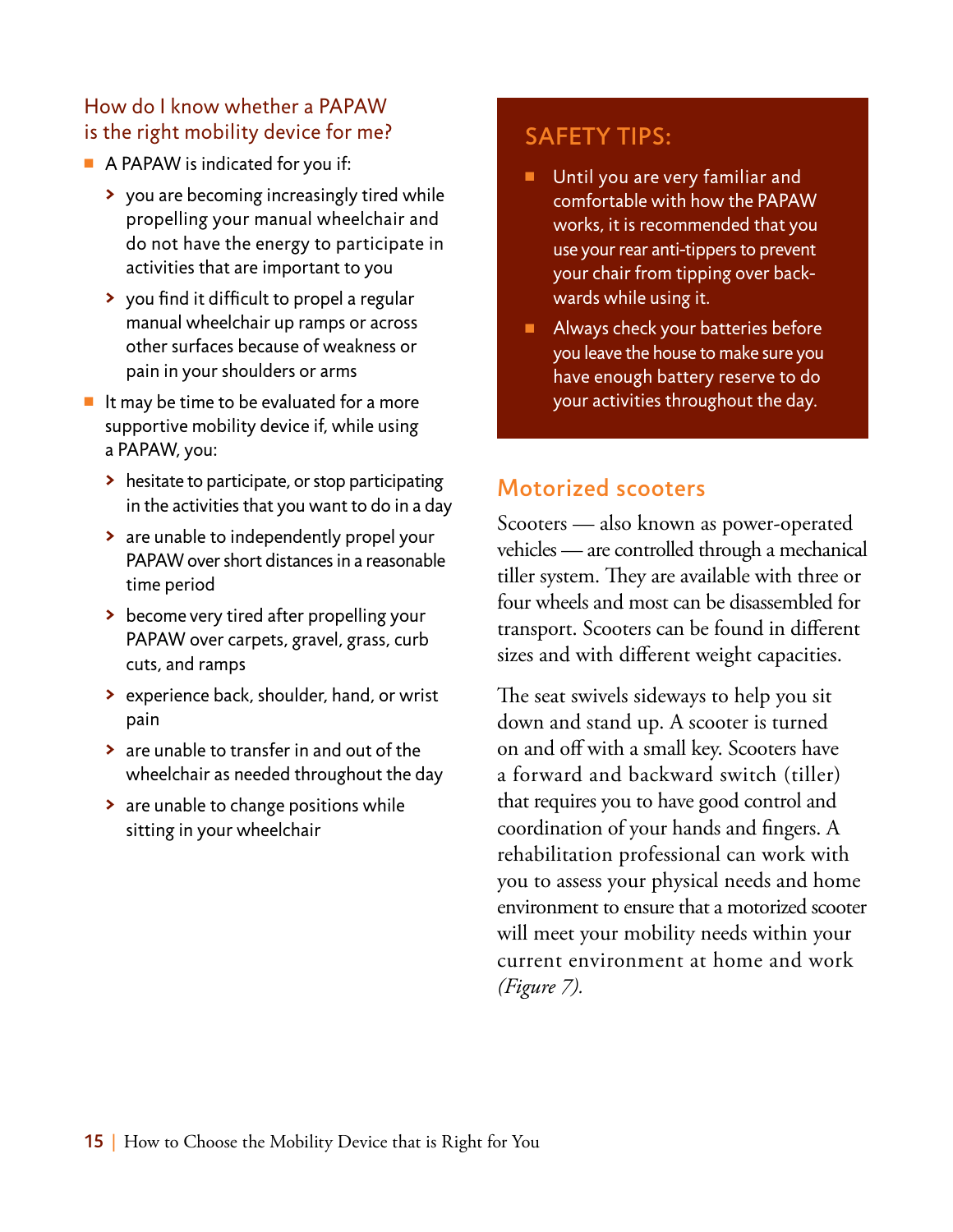#### Figure 7: Motorized scooter (3-wheeled)



#### What are the benefits to using a scooter?

- Scooters are battery-powered devices that operate by pressing hand throttles and are steered by controlling the tiller mechanism.
- $\blacksquare$  Powered mobility devices help you to conserve energy because they require less physical effort to operate than walking or propelling a manual wheelchair.
- $\blacksquare$  Many scooters (not all) can be disassembled for stowing in your vehicle.
- Scooters allow you to travel longer distances independently.

#### What are the limitations to using a scooter?

- $\blacksquare$  The length of some types of scooters can make it difficult to drive and turn around in small spaces. For these maneuvers, you will need good coordination and strength to control your arms and hands.
- Scooters offer limited seating options and cannot be modified to provide additional support if your physical condition changes.
- $\blacksquare$  If you have problems with balance, it might be difficult for you to get in and out of the scooter safely.
- Scooters can be unstable when making turns, depending on the speed you are going and the surfaces over which you are driving. Fourwheeled models are somewhat more stable than three-wheeled models.
- $\blacksquare$  Scooters can be difficult to disassemble and stow in a vehicle.
- $\blacksquare$  If your home environment is inaccessible with steps and narrow halls or doorways, you might be unable to move around independently with your scooter.

#### How do I know whether a scooter is the right mobility device for me?

- $\blacksquare$  A scooter may be indicated for you if you:
	- **>** are able to sit down and stand up from a chair safely and independently
	- **>** have enough strength and coordination in your arms to operate the scooter's tiller steering mechanism
	- **>** have good trunk control and good balance while sitting
- $\blacksquare$  It may be time to be evaluated for a more supportive mobility device if, while using a scooter, you:
	- **>** hesitate to participate, or stop participating in the activities that you want to do in a day
	- **>** are unable to drive and control the tiller independently
	- **>** can't sit comfortably in your scooter because your condition has changed
	- **>** become very tired while driving your scooter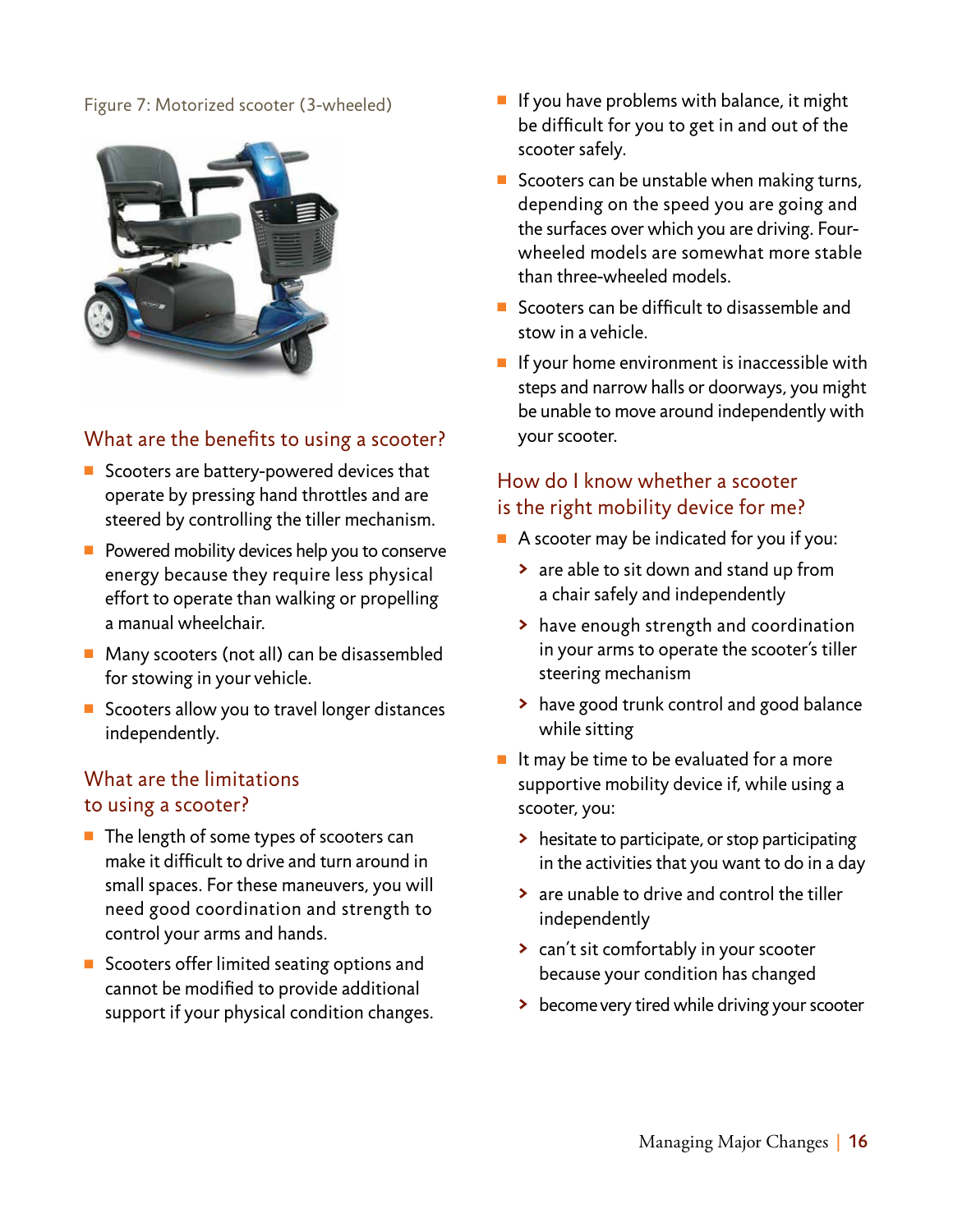- **>** feel pain in your arms and hands from driving the scooter
- **>** find that your hands and fingers are too weak to control the tiller
- **>** begin to have more difficulty remaining balanced in the seat

## SAFETY TIPS:

- To disassemble and assemble a scooter, you will need either adequate strength and balance to do it independently because the activity requires lifting, bending, and reaching — or you must have the ability to instruct someone else on how to perform this task for you.
- $\blacksquare$  Always check your batteries before you leave the house to make sure you have enough battery reserve for the day's activities.

## Power Wheelchairs

Power wheelchairs are battery-driven mobility devices.

#### What types of power wheelchairs are available?

Power wheelchairs are available in three different types according to the location of the drive wheels — rear-wheel, mid-wheel, and front-wheel. Many different options are available for power wheelchairs because they are designed to accommodate a wide range of needs. It is important to work with a

physiatrist, physical therapist or other assistive technology professional (ATP) to identify the best style of power wheelchair for you, and to ensure that its size, functionality, and seating are suited to your needs.

The available seating systems range from basic "captain" or van-style seating to more advanced custom seat cushions and backrests with power seat functions *(Figure 8).*

Figure 8: Power wheelchairs



#### How are power wheelchairs operated?

The standard option for operating a power wheelchair is a control interface (control mechanism) mounted on one of the armrests with a proportional joystick and a set of buttons. However, the location and type of control interface can be customized to meet your individual needs — and many different options are available to make it possible for you to operate the power wheelchair independently.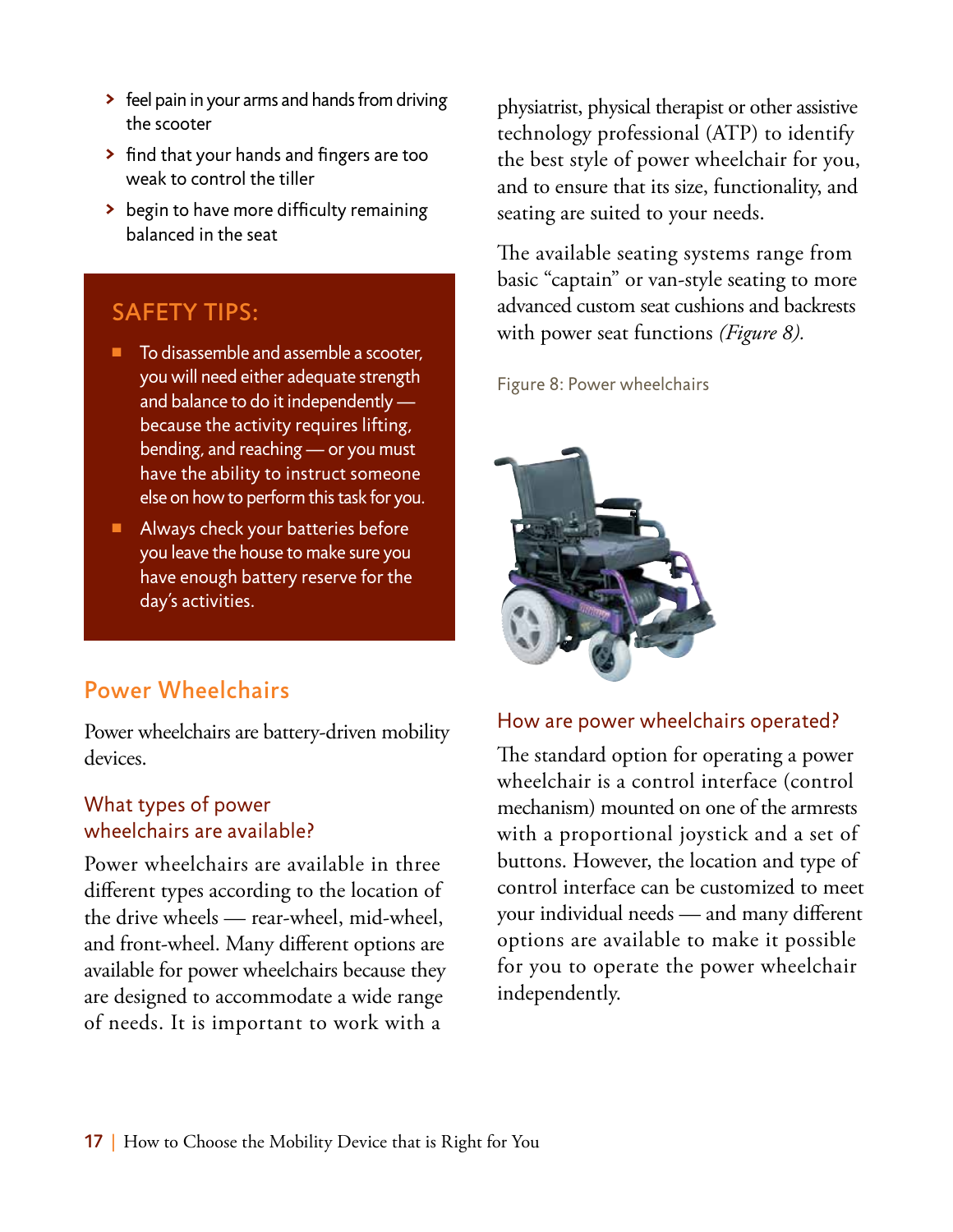## Important:

If it is determined by you and your therapist that a basic power wheelchair is the appropriate device, be sure that you opt for a model, steering mechanism, and seating system that can be modified in the future if needed. This will allow for the wheelchair to continue meeting your needs if and when your condition and abilities change.

### What are the benefits of using a basic power wheelchair?

- $\blacksquare$  A basic power wheelchair helps you conserve energy because it requires less physical effort to operate than propelling a manual wheelchair or operating a scooter tiller.
- $\blacksquare$  It may increase your activity level and independence.
- $\blacksquare$  A basic power wheelchair makes it easier to go over difficult terrain, such as carpets, gravel, grass, curb cuts, and ramps.
- $\blacksquare$  These wheelchairs are easier to maneuver within the home environment and in the community because the turning radius is often much smaller than the turning radius of a scooter.
- $\blacksquare$  A basic power wheelchair allows you to travel longer distances independently.

#### What are the limitations to using a basic power wheelchair?

- $\blacksquare$  Many basic power wheelchairs cannot be modified to add power seat functions if and when they are needed.
- $\blacksquare$  These wheelchairs are very heavy.
- $\blacksquare$  Most power wheelchairs cannot be disassembled for transport and generally require the use of ramps or automated lifts with an accessible van.
- $\blacksquare$  Power wheelchairs require maintenance and repairs to keep them in working order.
- $\blacksquare$  If your home environment is inaccessible, with steps and narrow halls or doorways, you may be unable to move around independently with your power wheelchair.

#### How do I know whether a basic power wheelchair is the right mobility device for me?

- $\blacksquare$  A basic power wheelchair is indicated for you if:
	- **>** you are getting increasingly tired and do not have the energy to propel a manual wheelchair
	- **>** you are at high risk for developing upper extremity injury from propelling a manual wheelchair
	- **>** you feel progressively weaker (with increased fatigue) and have less energy for your daily activities
	- **>** you have been using a scooter but are unable to continue doing so because of a decline in your physical condition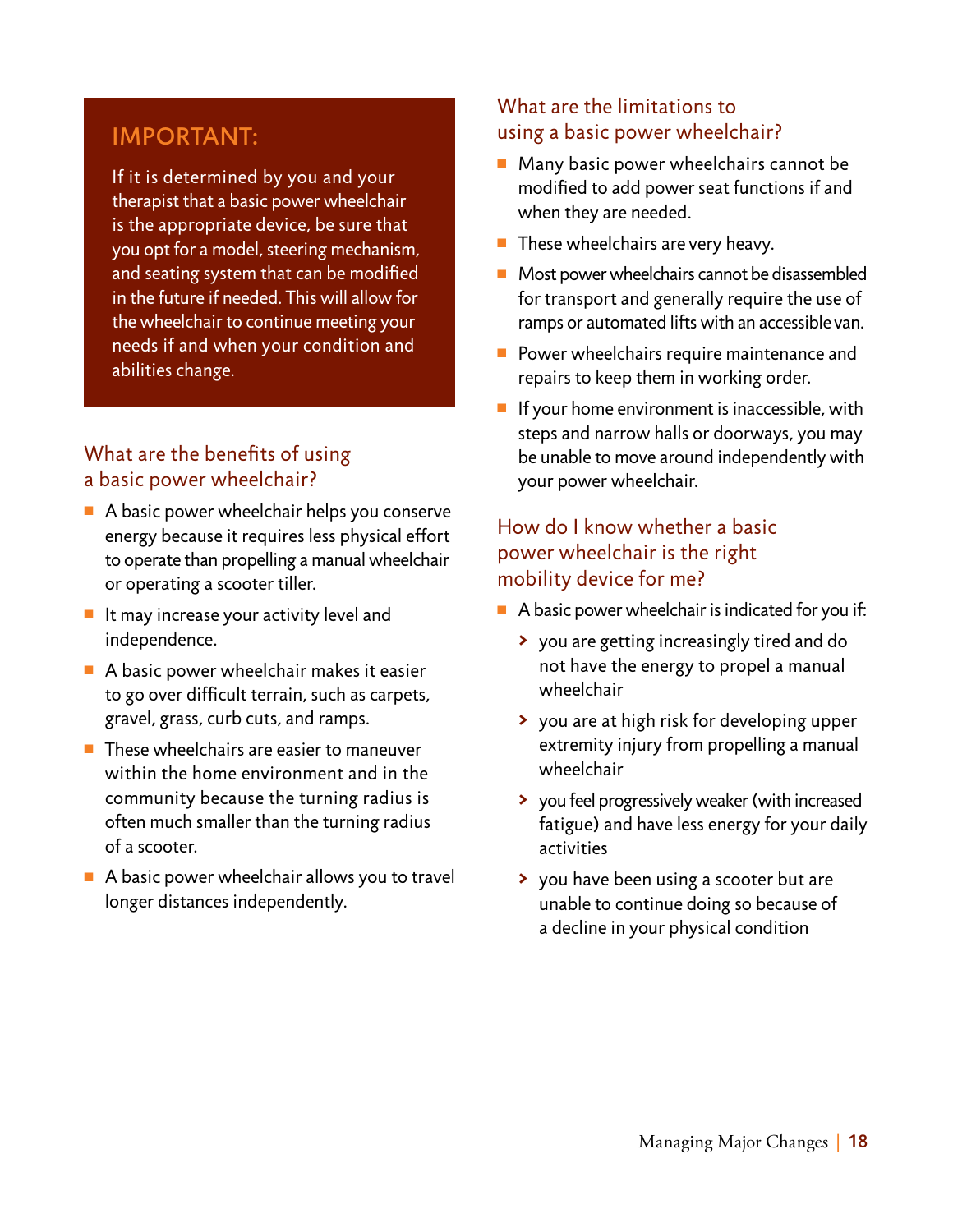- **>** you use a scooter that is difficult to maneuver in your home
- **>** you need more trunk support to maintain proper posture and balance
- $\blacksquare$  It may be time to be evaluated for a more appropriate mobility device, seating system, or control interface if, while using a basic power wheelchair, you:
	- **>** hesitate to participate, or stop participating in the activities that you want to do in a day
	- **>** are unable to drive and control your power wheelchair independently
	- **>** have experienced a change in your physical status and can no longer sit comfortably in your current power wheelchair
	- **>** are unable to independently sit down and stand up from your power wheelchair
	- **>** are unable to transfer in and out of the wheelchair as needed throughout the day
	- **>** are unable to change positions while sitting in your wheelchair

### What are power wheelchairs with specialized seating?

Power wheelchairs with specialized or rehabilitation seating can be customized to meet your individual needs. These wheelchairs can accommodate the use of the power seat functions described below.

**Tilt in space** — allows your body's position in the chair to stay exactly the same while the entire seating system is tilted backwards *(Figure 9).*

Figure 9: Tilt-in space power chairs



■ **Recline** — allows a change in the angle of the back in relation to the seat. This makes it possible for you to lay back as you would in a recline*r (Figure 10).*

Figure 10: Reclining power chair

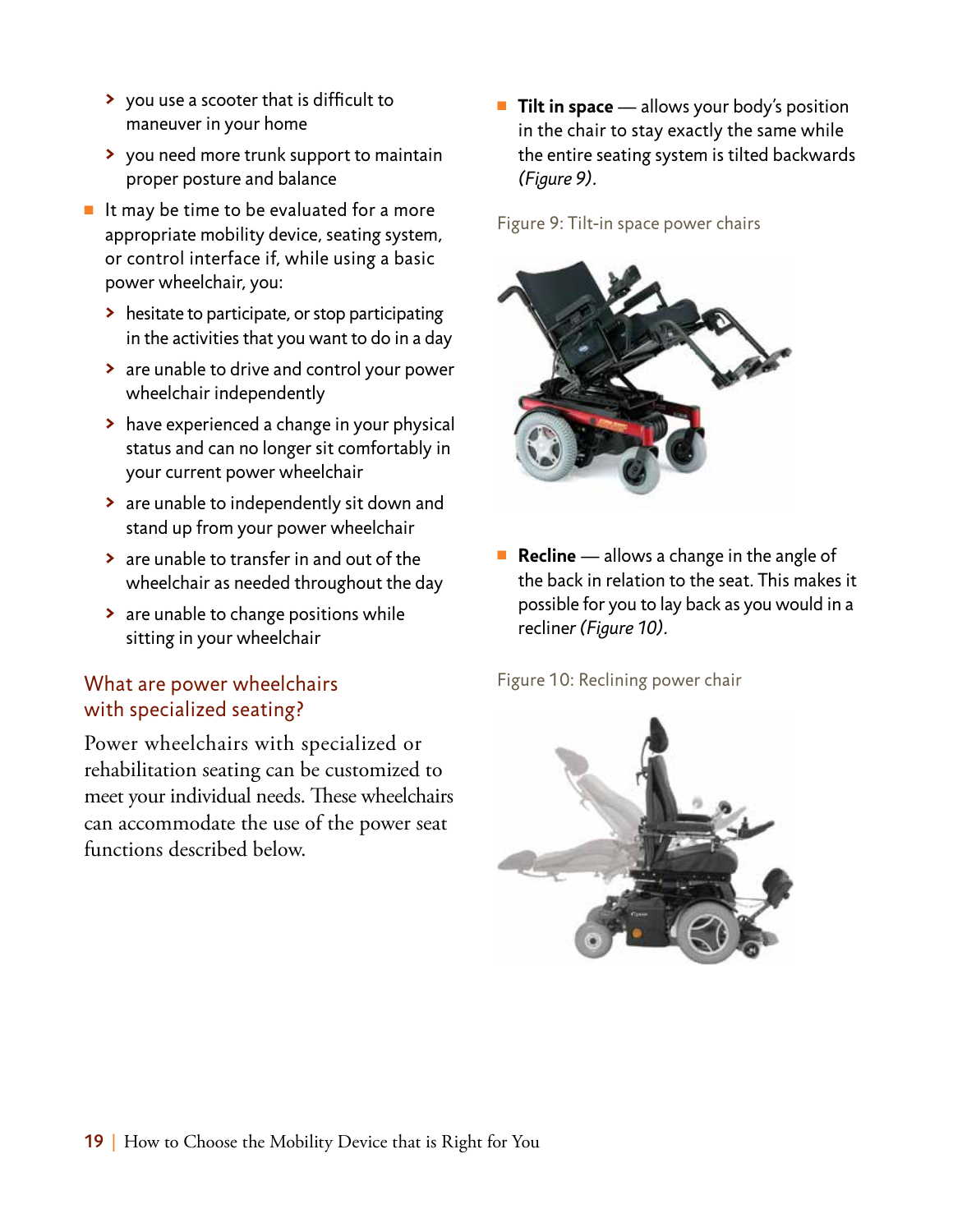**Elevating leg rests** — allows you to raise and lower your legs *(Figure 11).*

Figure 11: Power chair with elevating leg rests



**F** Seat elevator — allows you to raise and lower the entire seating system *(Figure 12).*

Figure 12: Power chair with a seat elevator



■ **Stand** — a feature that gives you the option to go from a seated *(Figure 13A)* to a standing position *(Figure 13B)* while still in the wheelchair.

Figure 13A: Seated position



Figure 13B: Standing position

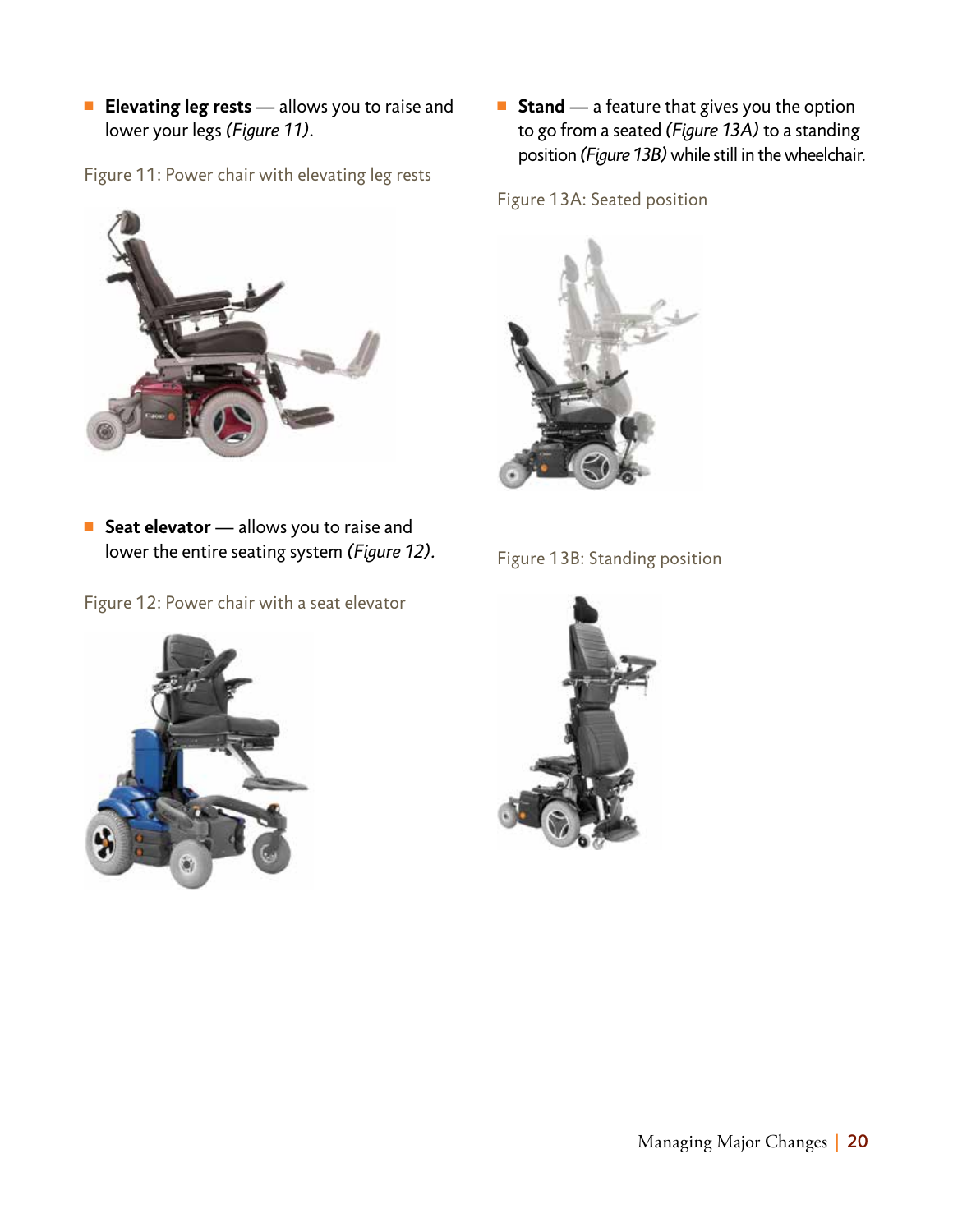Power seat functions can be used separately or in combination, depending on your needs, and can assist you to independently adjust your body position, relieve pressure spots on your buttocks and thighs, participate in activities of daily living, and manage pain, spasticity (muscle tone) and lower extremity swelling.

### What are the benefits of using a power wheelchair with a specialized seating system?

- $\blacksquare$  The seating system can be customized to your individual needs in order to provide adequate support.
- $\blacksquare$  A power wheelchair with a specialized seating system allows you to change positions throughout the day while still sitting in the wheelchair.
- $\blacksquare$  A specialized seating system offers you the ability to modify the seating system to provide increased support if your condition changes.
- $\blacksquare$  The control interface of power wheelchairs with a specialized seating system can be customized to your individual needs to allow for independent mobility.
- $\blacksquare$  The turning radius of most power wheelchairs is smaller than the turning radius of a scooter.
- $\blacksquare$  A power wheelchair with a specialized seating system allows you to travel longer distances independently.

### What are the limitations to using a power wheelchair with a specialized seating system?

- $\blacksquare$  A power wheelchair with a specialized seating system is very heavy.
- $\blacksquare$  Most power wheelchairs cannot be disassembled for transport and generally require the use of ramps or automated lifts with an accessible van.
- $\blacksquare$  Power wheelchairs require maintenance and repairs to keep them in working order.
- $\blacksquare$  If your home environment is inaccessible with steps and narrow halls or doorways, you may be unable to move around independently with your power wheelchair.

## How do I know whether a power wheelchair with a specialized seating system is the right mobility device for me?

- $\blacksquare$  A power wheelchair with a specialized seating system is indicated for you if:
	- **>** you are at high risk for developing pressure ulcers because you cannot shift your weight independently
	- **>** you cannot transfer in and out of your basic power wheelchair by yourself as needed throughout the day
	- **>** you feel progressively weaker and have less energy to do your daily activities

## SAFETY TIP:

If your power wheelchair has power seat functions, it is important that you learn how to use them safely and correctly.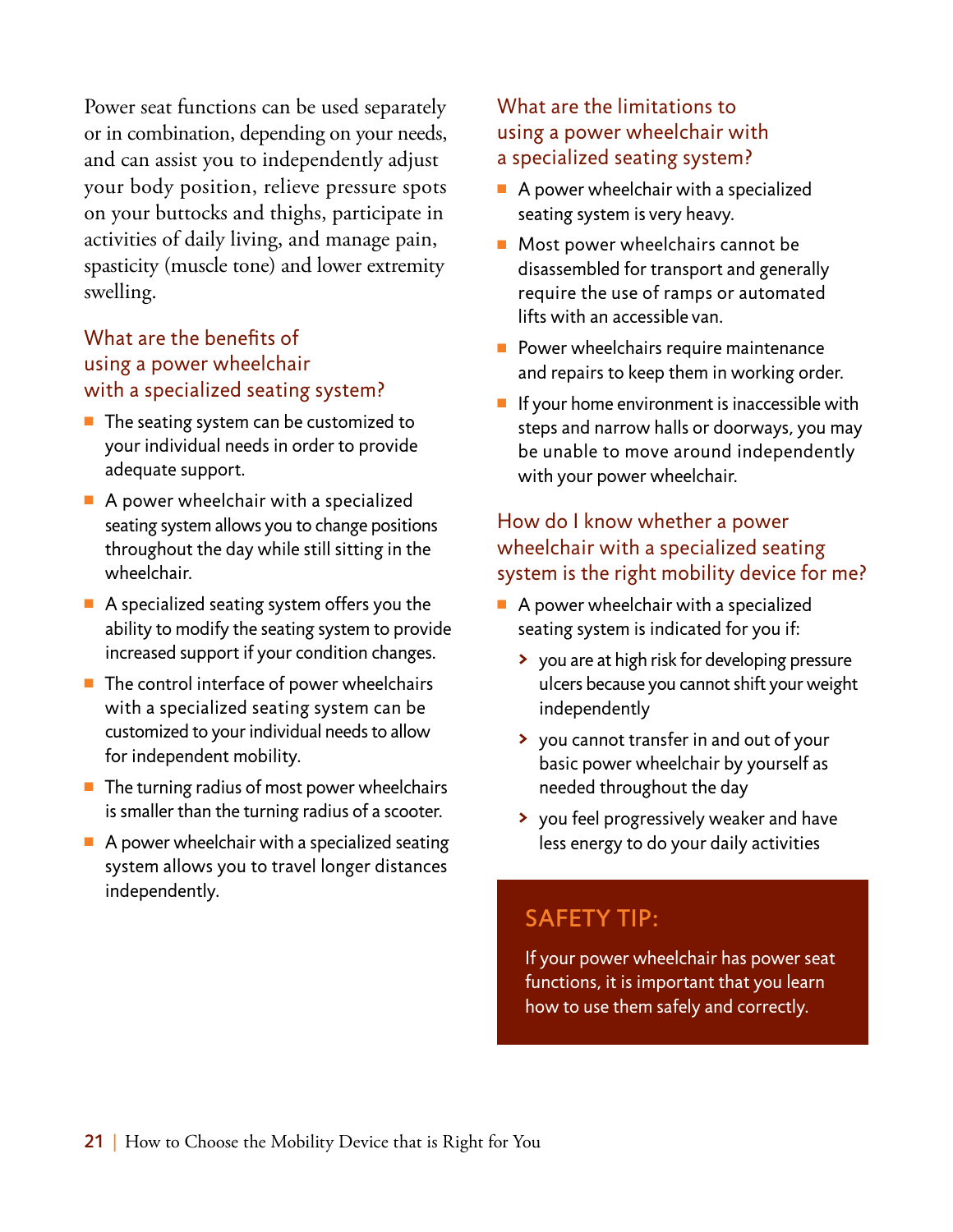- $\blacksquare$  It may be time to be evaluated for a different mobility device, seating system, or control interface if, while using a power wheelchair with a specialized seating system, you:
	- **>** hesitate to participate, or stop participating in the activities that you want to do in a day
	- **>** are unable to drive and control your power wheelchair independently
	- **>** have experienced a change in your physical status and can no longer sit comfortably in your current power wheelchair
	- **>** are unable to transfer in and out of the wheelchair and shift your weight as needed throughout the day
	- **>** are unable to change positions while sitting in your wheelchair

# What is involved in assistive technology service delivery?

Assistive technology (AT) clinics are sites that specialize in AT prescriptions to improve each client's mobility in her/his home and in the community. These specialized clinics are often located in rehabilitation centers and outpatient clinics.

A group of specialized professionals knowledgeable and experienced in their field are usually involved in the process of AT service delivery to help you find the most appropriate mobility device.

## important:

When looking for a mobility device, it is important to seek out a face-to-face evaluation with a therapist who specializes in seating and mobility.

## Who are assistive technology professionals?

The Rehabilitation Engineering and Assistive Technology Society of North America (RESNA) provides *assistive technology professional* (ATP) credentials to knowledgeable clinicians, suppliers, and engineers. An ATP is a professional who analyzes the person's needs and assists with the selection of the appropriate device. The team of ATs can include: therapists (physical therapist and/or occupational therapist), physician, rehabilitation technician supplier, rehabilitation engineer, manufacturer representative and, most importantly, *you.* 

In the ideal situation:

- $\blacksquare$  A therapist familiar with MS will provide a complete physical evaluation and recommend the most appropriate device that will enable you to conduct your regular activities as safely and independently as possible.
- $\blacksquare$  A physician will evaluate your medical and physical condition and work with your therapist to identify the most appropriate mobility device for you.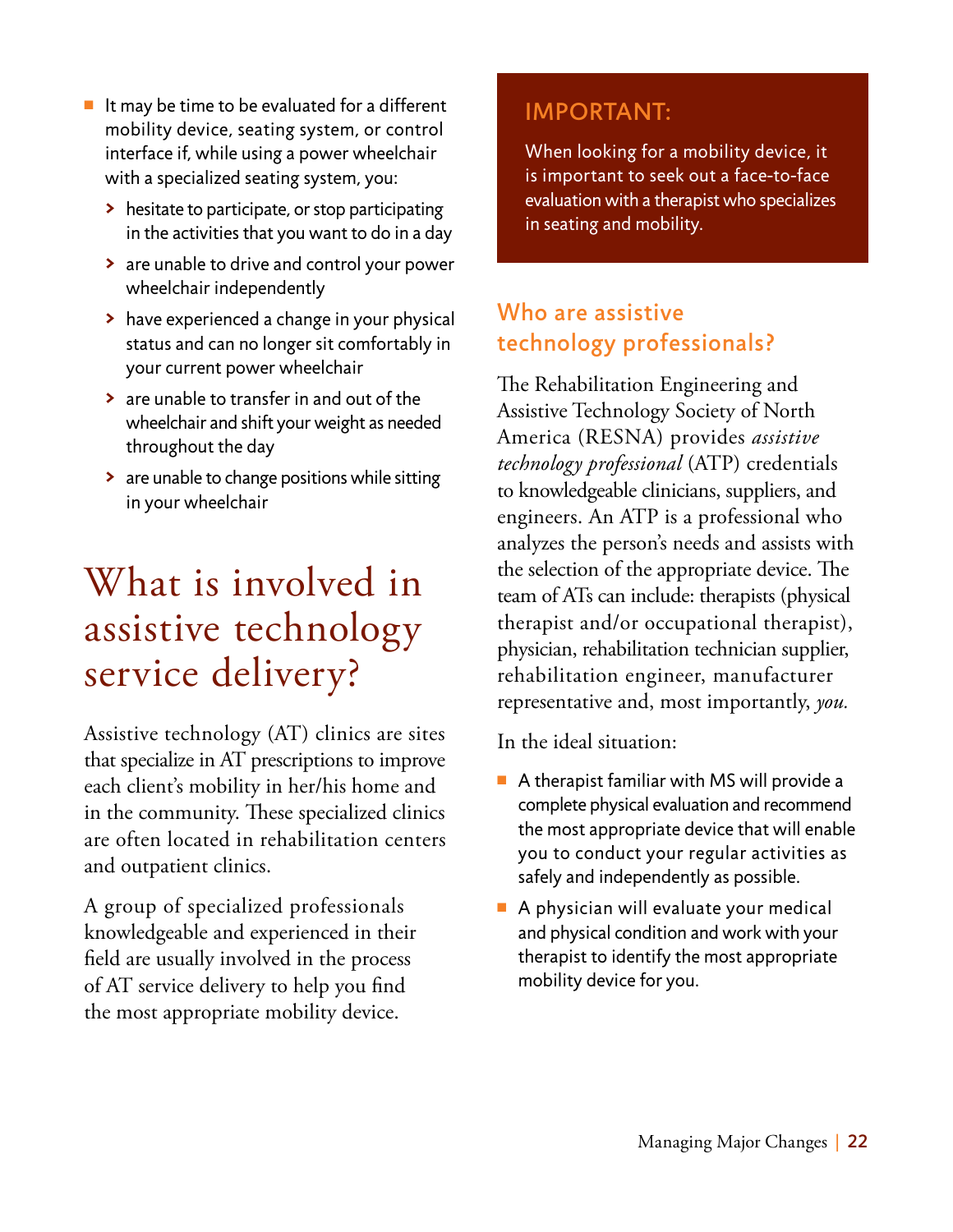- $\blacksquare$  A rehabilitation technician supplier is a professional that works initially with you and your therapist to choose the right device and then assists with maintenance and repairs over the life of your device.
- $\blacksquare$  A rehabilitation engineer will work closely with the rehabilitation technician supplier to identify possible modifications that could or should be made to your device.
- $\blacksquare$  A manufacturer representative offers expertise on the products that they represent. In addition, they can provide information on what, if any, modifications can be made on the mobility device you are considering.

## important:

It is important to highlight that YOU are the most important person in this process. All the professionals involved want to make sure that you select a mobility device that fits you well and that maintains or adds to your quality of life.

## What does a typical evaluation for a wheeled mobility device include?

- $\blacksquare$  A typical mobility device evaluation starts with a medical and physical evaluation by the therapist to assess your:
	- **>** Medical condition
	- **>** Physical status
	- **>** Problems with your current device
	- **>** Functional abilities
	- **>** Performance of daily activities
	- **>** Community activities
	- **>** Home and work environment
	- **>** Transportation options
	- **>** Goals to achieve with your new mobility device
- $\blacksquare$  A physician will evaluate your medical condition(s) as it relates to your seating and mobility needs.
- $\blacksquare$  Ideally, the clinic will have appropriate devices available on site for you to try. A follow-up visit may be needed if the right equipment is not available during the initial evaluation.
- $\blacksquare$  Following your clinic visit, the rehabilitation technician supplier will bring the recommended device to your home to evaluate the fit and compatibility of the device for use in your home environment.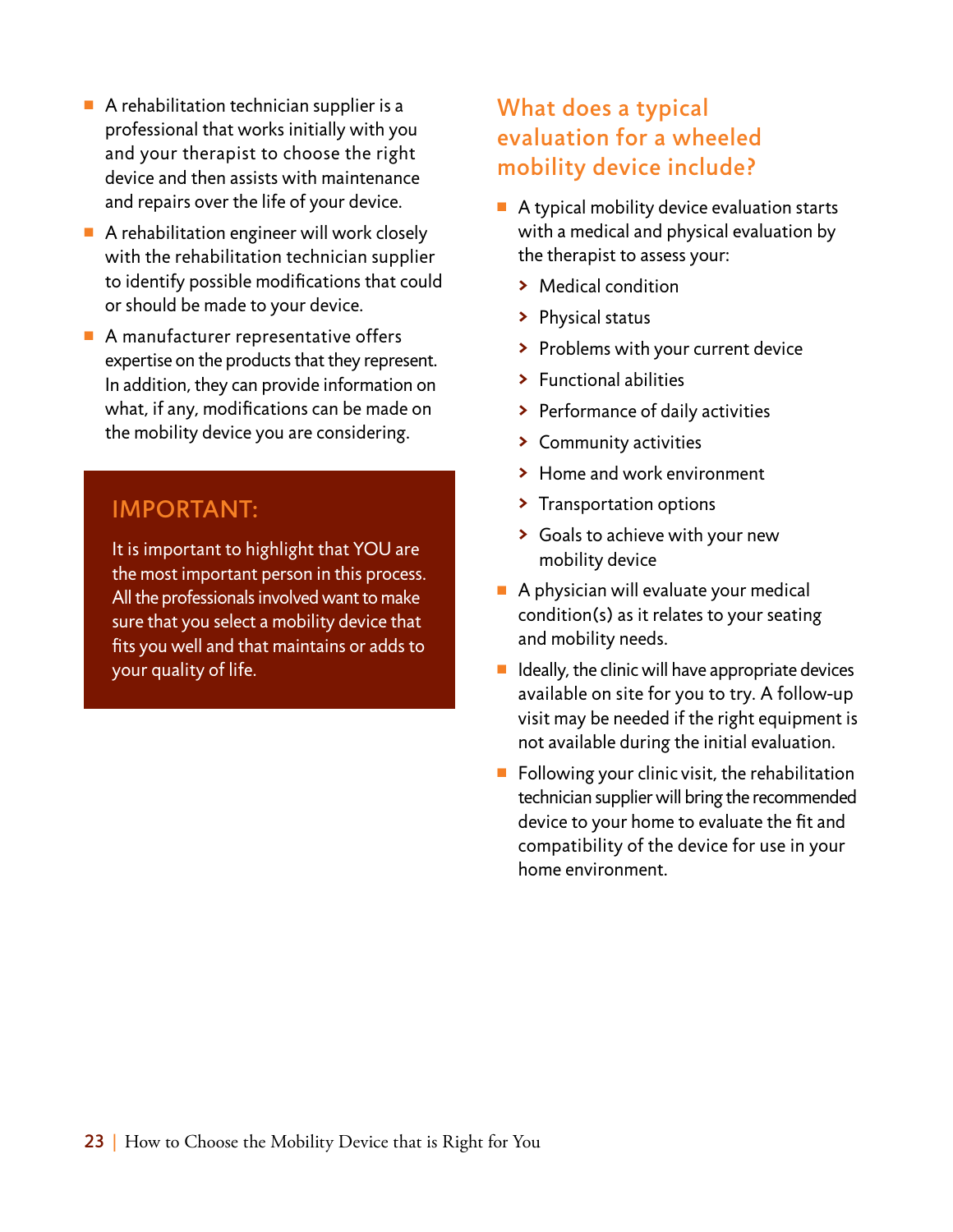### important:

- $\blacksquare$  Before making a final decision, ask to try out the recommended device (or one similar to it) in your home and car.
- **Nou should not be asked to make a** final decision during your first visit to the AT clinic. You should be allowed some time to consider the benefits and limitations of each device and how it will fit with your lifestyle. If you are not comfortable with the recommendations, you are encouraged to take an active role in the decision-making process.
- $\blacksquare$  If you are currently working or looking for a job, and do not have access to an AT clinic that provides the services described in this guide, contact the Office of Vocational Rehabilitation (OVR) to see if they offer these services.
- $\blacksquare$  After you try the device in your home environment, the AT professionals complete a letter of medical necessity, detailing all of the information that has been gathered by the team, and submit it to your insurance company or alternative funding agency for *a mobility device request for approval.*
- $\blacksquare$  Insurance companies may initially deny the prescribed device. Through a formal appeals process, the therapist or physician can assist you to appeal this decision if you wish.
- $\blacksquare$  Once your wheeled mobility device is approved, it is important that you receive the device at the same AT clinic where you were evaluated. During the final fitting and training you will receive, the therapist and rehabilitation technician supplier can go over final adjustments with you to make sure that the device is set up properly for you.
- $\blacksquare$  The delivery of the device will depend on the outcome of the final fitting and training and, ultimately, upon your final approval.

## SAFETY TIPS:

- $\blacksquare$  If you have experienced a change in your physical status, are uncomfortable in your seating system, or have problems operating your power wheelchair, contact your physician or therapist who can assist you by evaluating the problem and suggesting appropriate modifications.
- $\blacksquare$  If you require maintenance or repair of your device, contact your rehabilitation technician supplier.

## Where can I find an assistive technology professional?

Your physician can refer you to a specialized seating and mobility clinic in your area, or you can contact RESNA for a referral (703- 524-6686) or **http://web.resna.org/member \_directory/individual/index.dot**.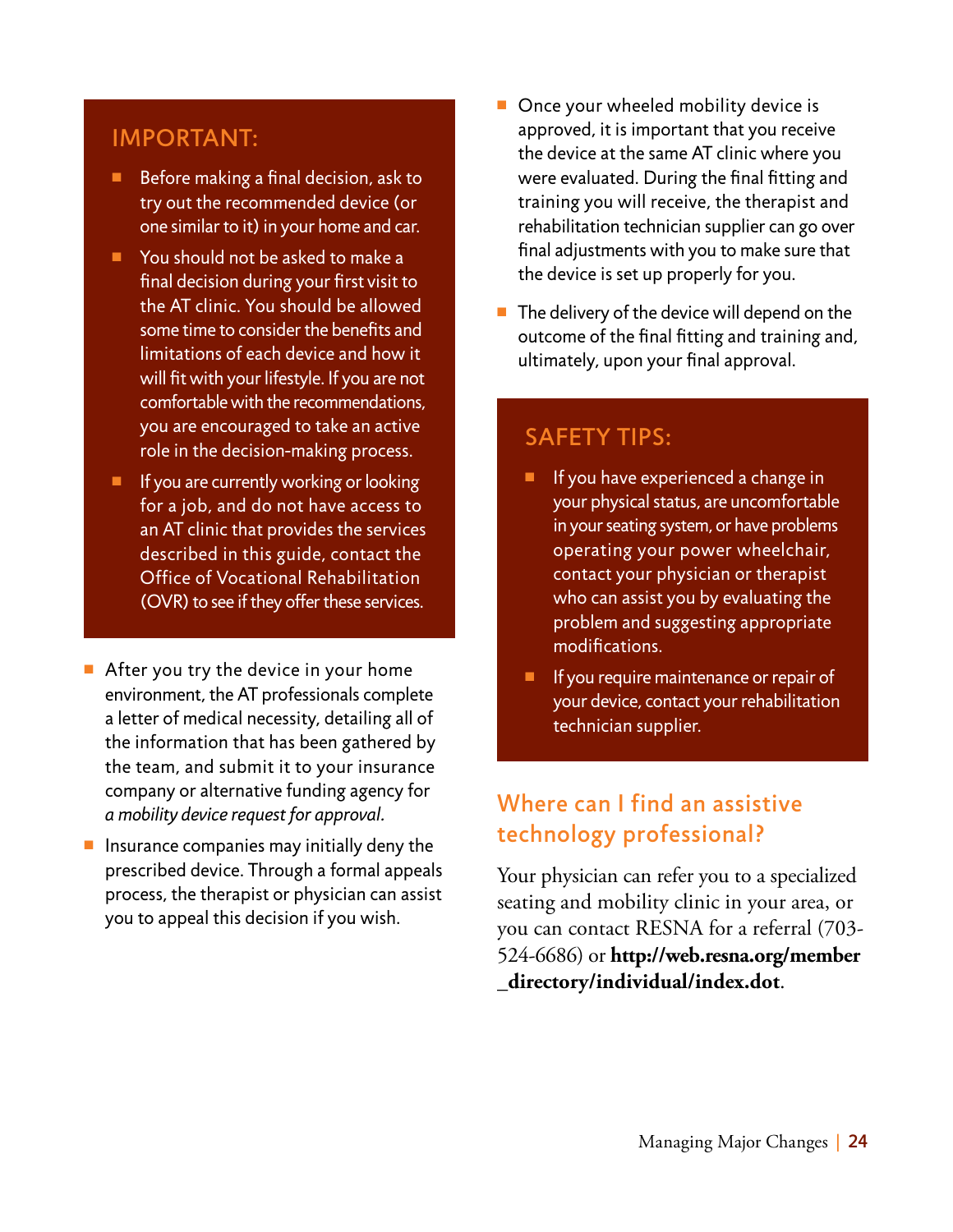## What can I do to prepare for a mobility device evaluation?

During your evaluation, you will need to provide information about your physical status and your ability to carry out your activities at home, at work, and in the community. Taking the time to organize your thoughts will help you be more prepared. Here are some suggestions:

- $\blacksquare$  If you already use a mobility device, have it available for the evaluation.
- $\blacksquare$  Create a list of items and features that you like and do not like about your current device.
- $\blacksquare$  It is a good idea to bring a family member or friend to the evaluation with you.
- $\blacksquare$  Keep an open mind in order to learn about the relative benefits and limitations of each mobility device option.

Consider the following questions that you may be asked during your evaluation:

- $\blacksquare$  What are the problems with your current mobility device?
- $\blacksquare$  Are your home and work environments wheelchair-accessible? Keep in mind that you should be able to use your mobility device whenever and wherever you want to go.
- $\blacksquare$  How would a mobility device help you to carry out your daily activities independently, safely, and with less expenditure of energy?

## important:

If you already use a wheeled mobility device, or are thinking about being evaluated for one, the UsersFirst™ Mobility Map **(www.usersfirst.org/resources/ mobilitymap/)** from United Spinal Association can assist you. The Mobility Map is designed to help you find answers to common questions about getting and using a wheelchair. Each chapter guides you step-by-step through the path of getting a wheelchair.

In preparation for your evaluation, fill out the Wheelchair Checklist **(www.usersfirst.org/forms/wheel chair\_checklist.html)** to take with you to your evaluation.

- $\blacksquare$  Will you be able to transport the mobility device that you are considering?
- Would you need a ramp or hoyer lift?
- $\blacksquare$  Does your transportation vehicle allow you to drive your mobility device into the vehicle, if needed?
- $\blacksquare$  What are your goals for the new mobility device?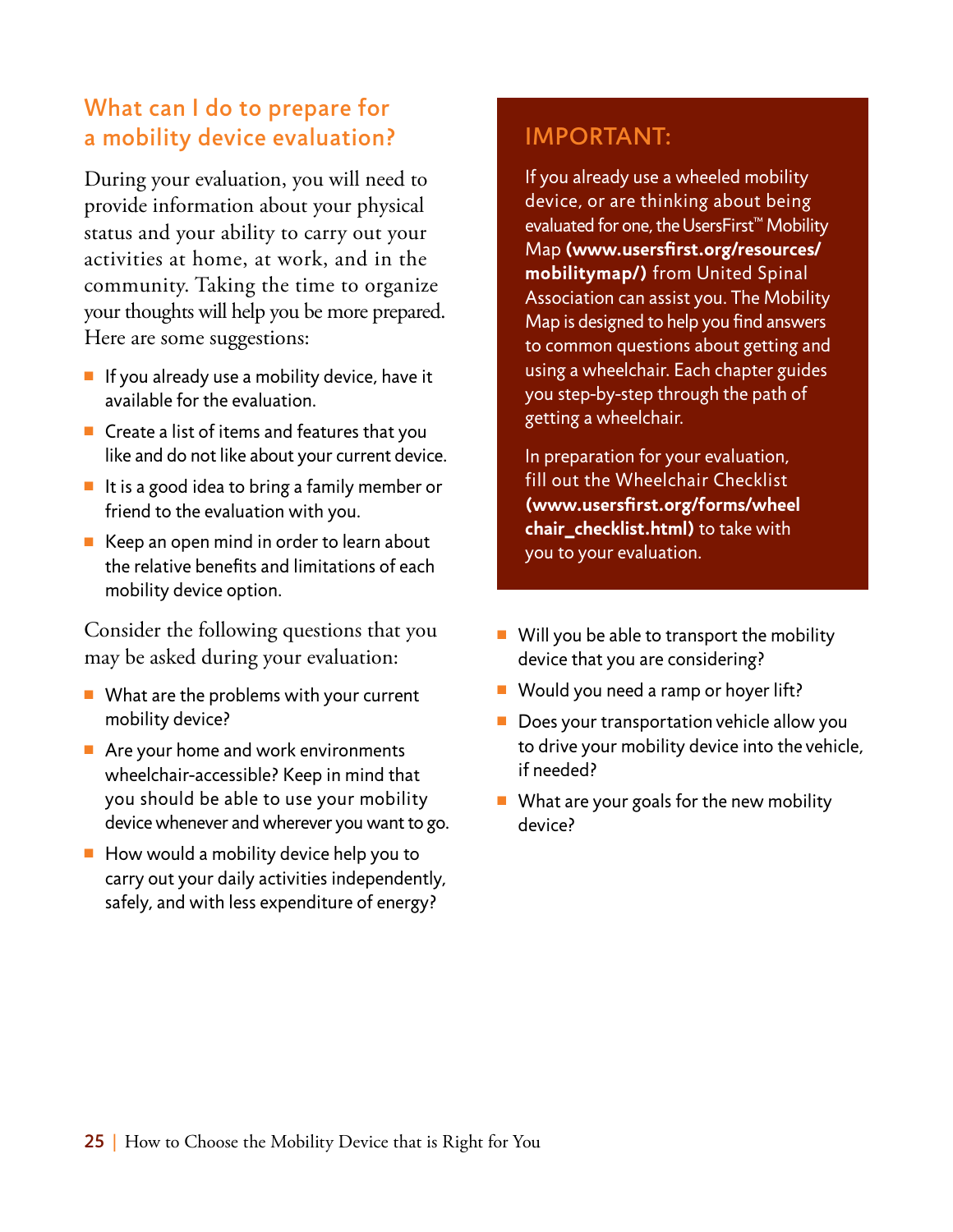# Final Remarks

It is important to recognize and acknowledge changes in your physical condition. If you feel that you are getting weaker and are unable to do the activities you used to do, it is time to consider another mobility device that better accommodates your needs.

- $\blacksquare$  Before you make a decision about which device you would like to have or purchase, you should contact your primary care physician (PCP) and ask for a referral to a specialized seating clinic.
- $\blacksquare$  During a mobility device prescription process, the benefits to your health and quality of life should remain the highest priority. Reimbursement policy should not lead the prescription process.
- $\blacksquare$  Because MS is often a progressive condition, it is not uncommon for people to use more than one device over the course of their lives. In addition, many people use multiple devices over the course of a single day or week, depending on their physical condition and the types of activities in which they're engaged.
- $\blacksquare$  In the event you are given a mobility device by a friend or family member (e.g., a cane or walker), you are still eligible to obtain a mobility device that gives you more support and saves your energy (e.g., a manual wheelchair) through your insurance company. In those instances, you can alternate the use of both devices according to your need throughout the day.
- $\blacksquare$  If you are looking for a power-operated device (e.g., scooter or power wheelchair) make sure you have considered how you will transport the device.
- $\blacksquare$  All mobility devices are designed to function according to a maximum weight capacity as determined by the manufacturer. Check your current weight in order to be sure that you fit within the weight capacity of the recommended device.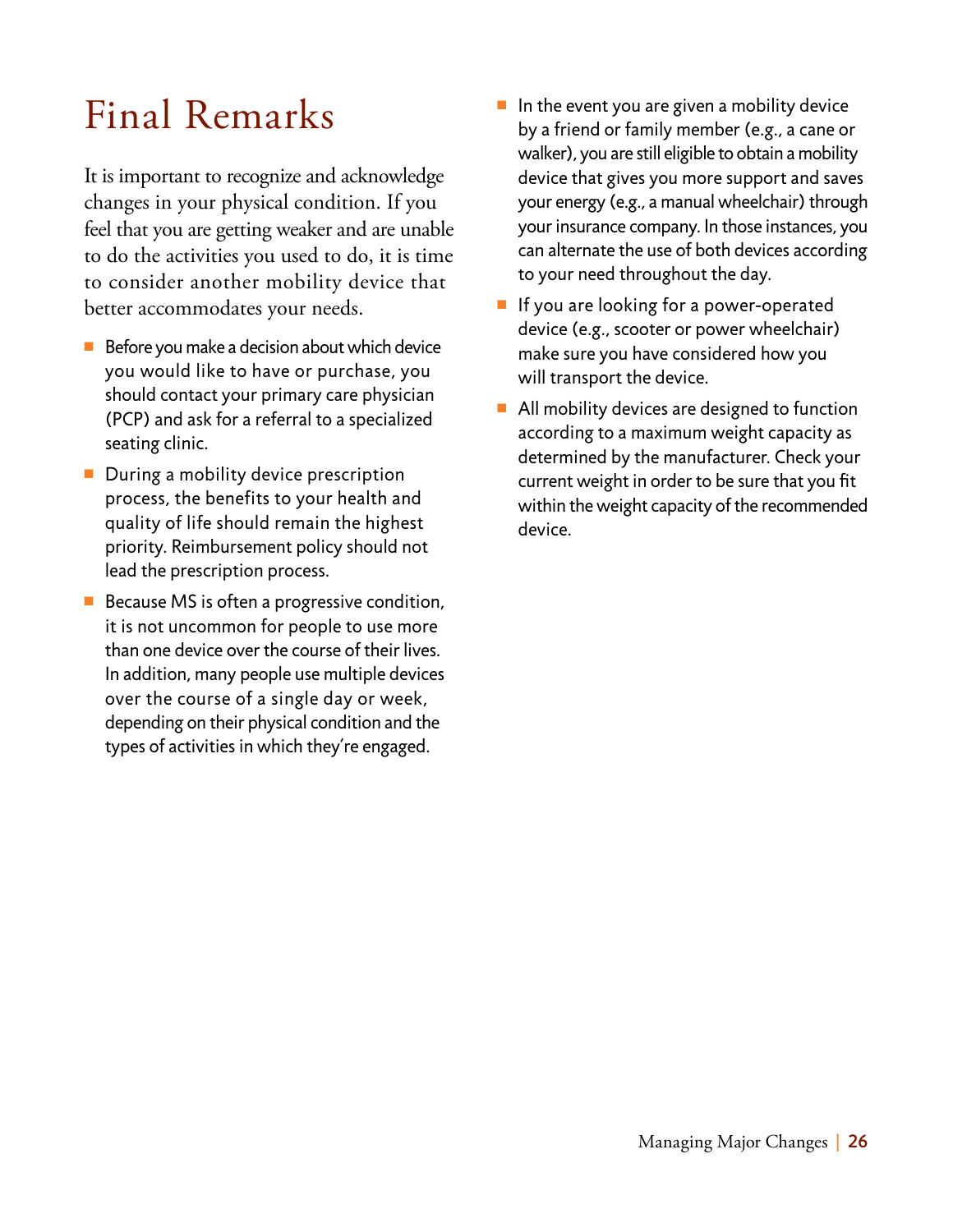# Notes

## Things I want to remember:

## Questions I need to ask:

## Resources I need to find:

## Miscellaneous:

27 | How to Choose the Mobility Device that is Right for You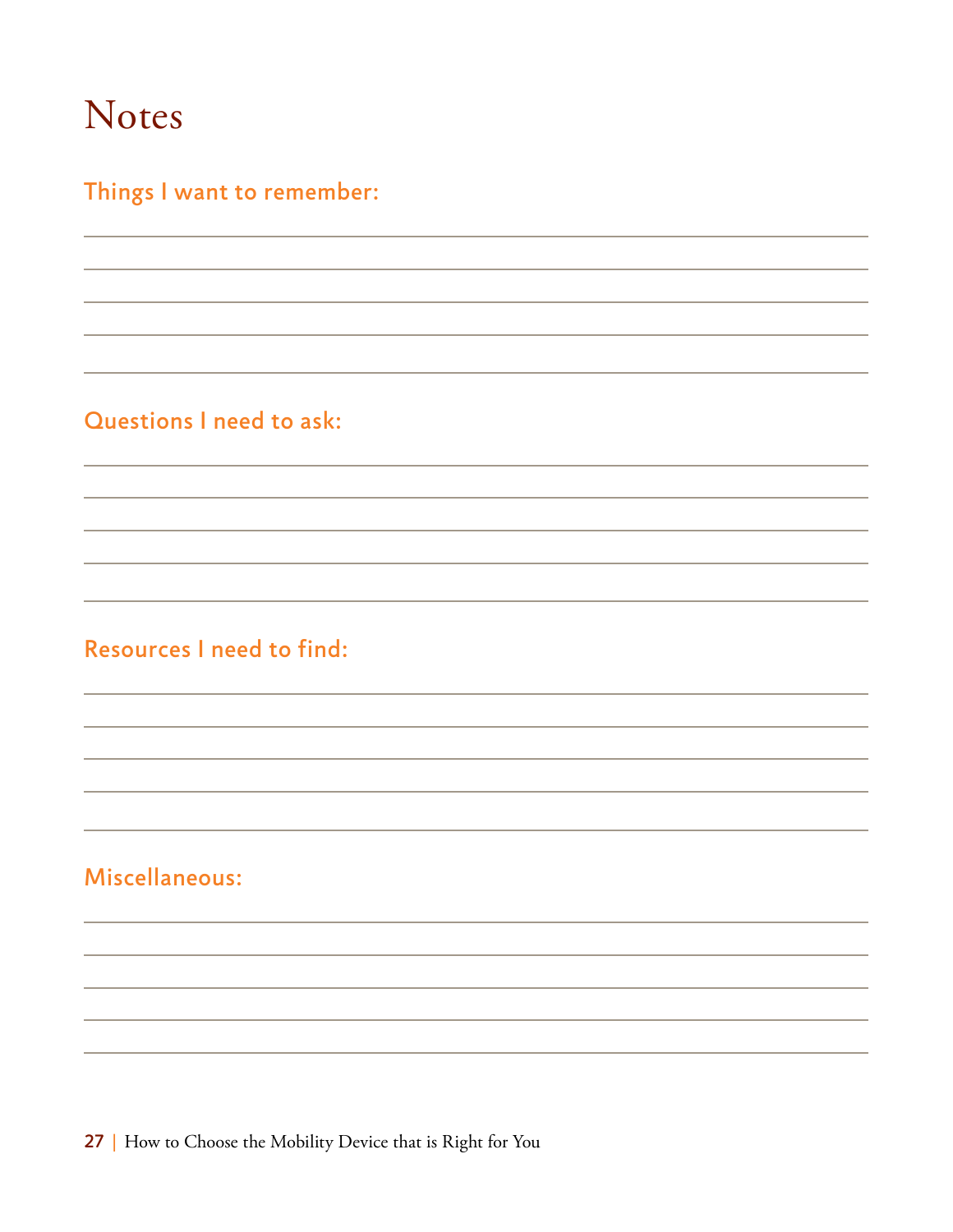The National Multiple Sclerosis Society is proud to be a source of information about multiple sclerosis. Our comments are based on professional advice, published experience and expert opinion, but do not represent individual therapeutic recommendations or prescriptions. For specific information and advice, consult your physician.

Early and ongoing treatment with an FDA-approved therapy can make a difference for people with multiple sclerosis. Learn about your options by talking to your health care professional and contacting the National MS Society at nationalMSsociety.org or 1-800-344-4867 (1-800-FIGHT-MS).

The Society publishes many other pamphlets and articles about various aspects of MS. Visit nationalMSsociety.org/brochures to download them, or call an MS Navigator® at 1-800-344-4867 to have copies mailed to you.

## Some of our popular pamphlets include:

- Exercise as Part of Everyday Life
- Taming Stress in Multiple Sclerosis
- Managing MS Through Rehabilitation
- $\blacksquare$  Living with MS
- Minimizing Your Risk of Falls: A Guide for People with MS